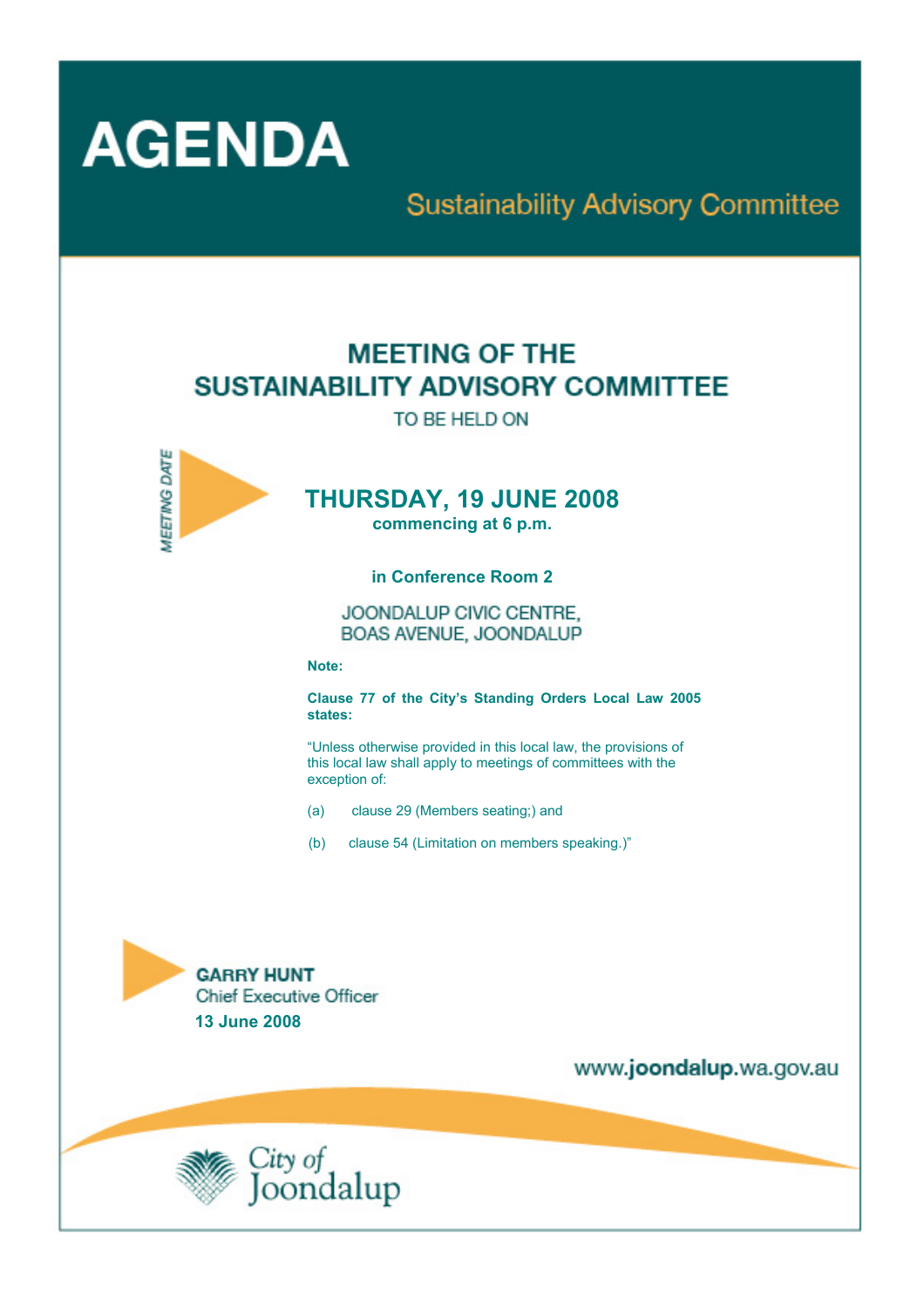Notice is hereby given that a meeting of the **SUSTAINABILITY ADVISORY COMMITTEE** will be held in Conference Room 2, Joondalup Civic Centre, Boas Avenue, Joondalup on **Thursday, 19 June 2008** commencing at **6 p.m.** 

GARRY HUNT **Chief Executive Officer Chief Executive Officer Joseph According to the Chief Executive Officer Joondalup** 13 June 2008 Western Australia

## **AGENDA**

#### **Committee Members**

Cr Brian Corr **Presiding Person** Cr Albert Jacob Cr Russ Fishwick

Cr Mike Norman Deputy Presiding Person

Mr Steve Magyar **Community Representative** Mr Rainer Repke Community Representative Mr Alan Green **Community Representative** Mr Brett Dorney **Community Representative** Mr John Chester **Community Representative** Ms Janina Pezzarini **Community Representative** Mr Peter Jacoby **Community Representative** Ms Ute Goeft Community Representative

#### *Terms of Reference*

- ¾ *To recommend to the City of Joondalup Council on policy, advice and appropriate courses of action that promote sustainability, which is (1) environmentally responsible, (2) socially sound and (3) economically viable*
- ¾ *To provide advice to Council on items referred to the Committee from the City of Joondalup administration*

#### **DECLARATION OF OPENING**

**APOLOGIES/LEAVE OF ABSENCE**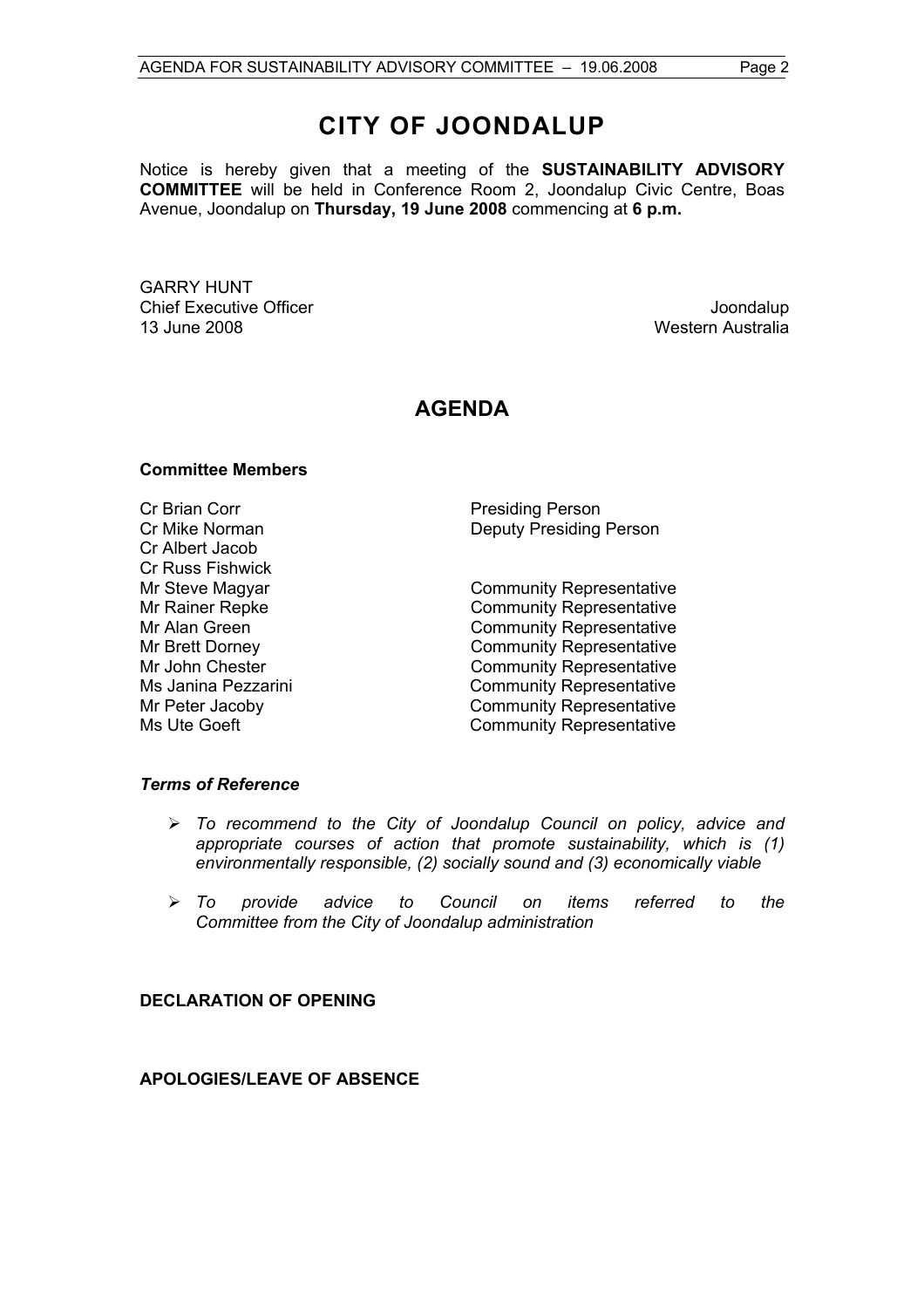#### **CONFIRMATION OF MINUTES**

### MINUTES OF THE SUSTAINABILITY ADVISORY COMMITTEE HELD 17 APRIL 2008

#### **RECOMMENDATION**

**That the minutes of the meeting of the Sustainability Advisory Committee held on 17 April 2008 be confirmed as a true and correct record.** 

#### **ANNOUNCEMENTS BY THE PRESIDING PERSON WITHOUT DISCUSSION**

#### **DECLARATIONS OF INTEREST**

**IDENTIFICATION OF MATTERS FOR WHICH THE MEETING MAY SIT BEHIND CLOSED DOORS** 

**PETITIONS AND DEPUTATIONS** 

#### **REPORTS**

| Item 1            | North West Corridor Economic Development And<br><b>Transport Workshops</b> | Page 4  |
|-------------------|----------------------------------------------------------------------------|---------|
| Item <sub>2</sub> | <b>Opportunities For Solar Power</b>                                       | Page 9  |
| Item <sub>3</sub> | <b>Energy Efficient Street Lighting</b>                                    | Page 14 |
| Item <sub>4</sub> | <b>Coastal Stormwater Outfalls</b>                                         | Page 18 |

#### **MOTIONS OF WHICH PREVIOUS NOTICE HAS BEEN GIVEN**

**REQUESTS FOR REPORTS FOR FUTURE CONSIDERATION** 

**CLOSURE**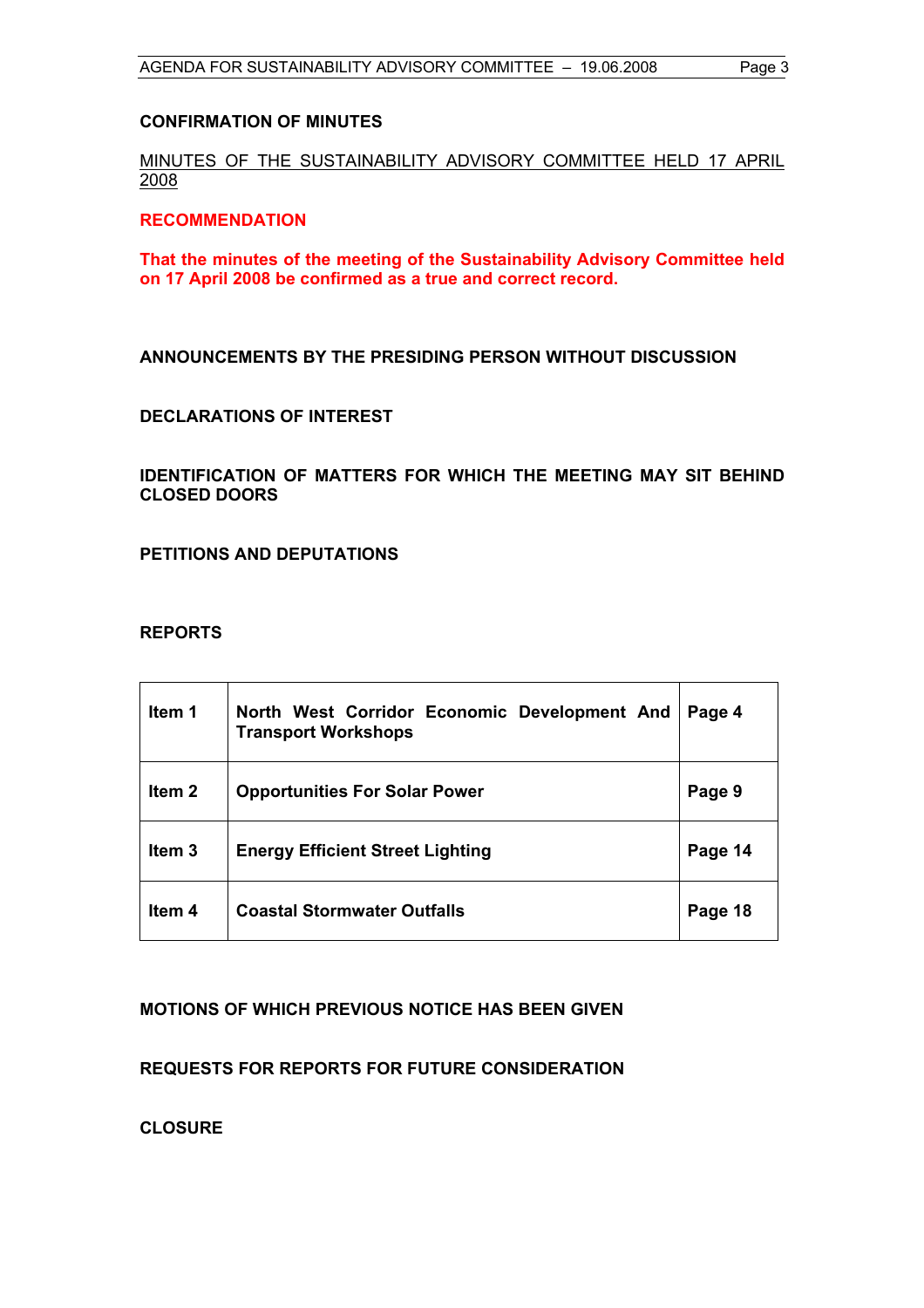## **ITEM 1 NORTH WEST CORRIDOR ECONOMIC DEVELOPMENT AND TRANSPORT WORKSHOPS – [06580]**

**WARD:** All

**RESPONSIBLE** Mr Ian Cowie **DIRECTOR:** Governance and Strategy

#### **PURPOSE**

To provide an overview of the key outcomes arising from the Economic Development and Transport Workshops recently held under the auspices of the North West Corridor Coordinating Committee (NWCCC).

#### **BACKGROUND**

At its meeting on 21 February 2008, the Sustainability Advisory Committee requested a report on the outcomes of the North West Corridor Coordinating Committee's Workshop on employment opportunities for the North West Corridor and the Alkimos region.

The NWCCC was created by the State Government in October 2006 to ensure that urban and economic development within the corridor is being co-ordinated, and is linked with the efficient and timely provision of state infrastructure.

Draft District Structure Plans for Yanchep-Two Rocks and Alkimos-Eglinton were submitted to the City of Wanneroo by their proponents in 2007. The City of Wanneroo resolved not to approve these structure plans after they had been advertised for public comment because it was of the view that proper assessment of the employment and transport implications needed to be done within a clear and robust regional context.

To resolve the identified issues two workshops were subsequently hosted by the Department for Planning and Infrastructure (DPI) and Cities of Joondalup and Wanneroo under the auspices of the NWCCC. The workshops were designed to deal with regional economic development, employment and transport issues in order to further progress the review of the North West Corridor Structure Plan. A key outcome of the workshops was to provide a framework within which the assessment of the draft District Structure Plans for Yanchep-Two Rocks and Alkimos-Eglinton could take place.

#### **DETAILS**

The two workshops were held at the City of Wanneroo and the City of Joondalup respectively, and involved representation from State Government Departments, Developers, Consultants, and Politicians. The Workshops were opened by Ken Travers MLC, Co-Chairperson of the NWCCC**.** 

A report has subsequently been released by the NWCCC highlighting the key outcomes arising from the two workshops.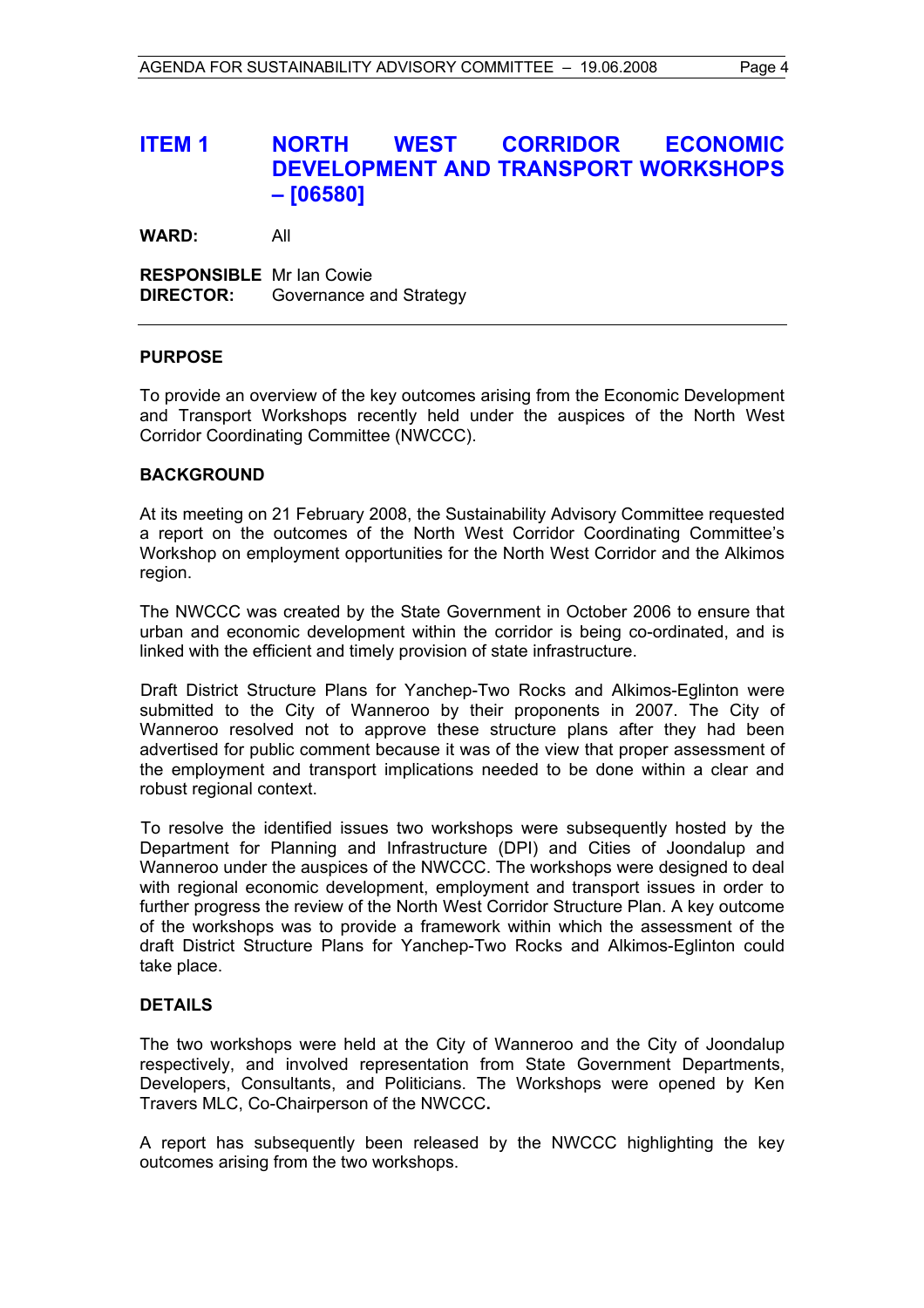#### *Economic Development Workshop – 26 March, City of Wanneroo*

#### *Background*

According to the 2006 Census of Population and Housing, the North West Corridor had 132,495 employed residents and only 56,302 local jobs. The ratio of jobs to employed residents is referred to as 'Employment Self-Sufficiency' and the ratio for corridor is currently 42.5%. In other words, this means that there are 42.5 jobs for ever 100 working residents. The key issue is that this resulted in 80,000 skilled workers having to commute outside the region to areas such as Perth CBD. This has significant sustainability and infrastructure capacity implications that will continue to exacerbate as the corridor continues to grow northwards.

The target Employment Self-Sufficiency for the corridor is 70%. However, the high rate of population growth coupled with the Employment Self-Sufficiency ratio that is currently being achieved indicates that this will be a challenging target. This requires a concerted and coordinated effort from all stakeholders, particularly the Cities of Wanneroo and Joondalup along with its State partners the DPI and the Department of Industry and Resources (DOIR).

#### *Purpose*

The purpose of the economic development workshop was to:

- Ensure common understanding of economic development and employment issues within the North West Corridor;
- Seek convergence of thinking on employment targets;
- Work towards alignment on roles and functions for each activity centre; and
- Gain a sense of strategy and some clarity on the potential roles of the various Government agencies and the private sector.

#### • *Presentations*

The following presentations were delivered as part of the workshops:

- Employment and Economic Development in the North West Corridor Michael Chappell, Pracsys;
- Activity Centres Strategy Chris O'Neill, DPI;
- DPI perspective Eric Lumsden, Director General;
- Local government perspective Charles Johnson, Chief Executive Officer, City of Wanneroo;
- Land developer perspective (representing proponents of major land developments within Yanchep-Two Rocks, Alkimos-Eglinton and Neerabup) – Fiona Weigall, Economic Development Manager, Landcorp.

#### *Key Outcomes*

The following workshop outcomes and suggestions were recorded:

1. Agreement was reached that the assessment of the District Structure Plans for Alkimos-Eglinton and Yanchep-Two Rocks would be done collaboratively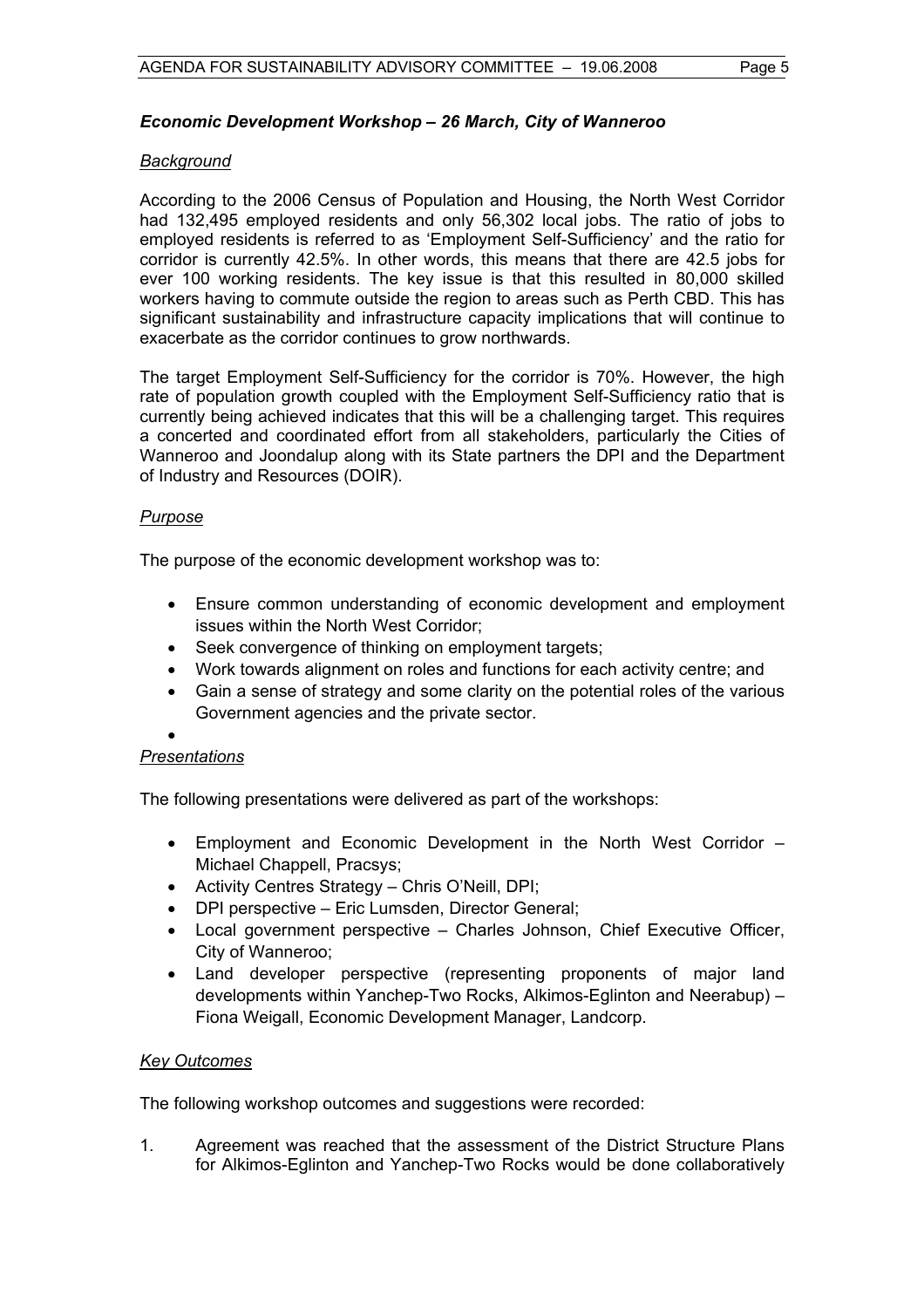between DPI and City of Wanneroo. It was seen that a collaborative approach would result in a streamlined approach to planning processes.

- 2. The Workshop identified that there appeared to be consensus on the high level vision for the NW Corridor to be developed on sound sustainability principles, however there may not be alignment around some significant issues. From a survey of participants, it was suggested that there was a need to quantify alignment or the amount of consensus between stakeholders on major issues.
- 3. There was general agreement that a joint government private sector Governance (or alliance) Framework should be established and that the DOIR should take a lead role. This leadership structure is needed to drive employment improvement for the NW Corridor. A clear vision, structure and process are required with the ability to monitor and evaluate progress. There was a strong sense exhibited by participants that the "process" to improve employment self sufficiency is more important than the establishment of aspirational targets.

### *Transport Workshop – 30 April, City of Joondalup*

#### *Background*

The extension of the freeway, Marmion Avenue and the rail line are vital for the growth of the North West Corridor. However, the key issue associated with enhancing the transport infrastructure is timing.

#### *Purpose*

The purpose of the transport workshop was to:

- Understand the strategic regional transport issues and challenges;
- Understand the transport requirements from the perspective of:
	- o Infrastructure needs; and
	- o Staging and relationship between land release, economic development and timing of transport infrastructure;
- Support a flexible and pro-active approach to planning; and
- Develop the case for government support of timely infrastructure deliver.

#### *Presentations*

The following presentations were delivered as part of the workshops:

- Strategic Regional Roads Mr Paul Fourie, ARRB (Consultants to DPI);
- Rail Planning Mr Emmerson Richardson, Sinclair Knight Merz;
- Rail Infrastructure Mr Peter Martinovich and Mr Peter King, Public Transport Authority; and
- City Of Joondalup Perspective On The Employment and Transport Infrastructure Challenge – Mr Garry Hunt, Chief Executive Officer, City of Joondalup.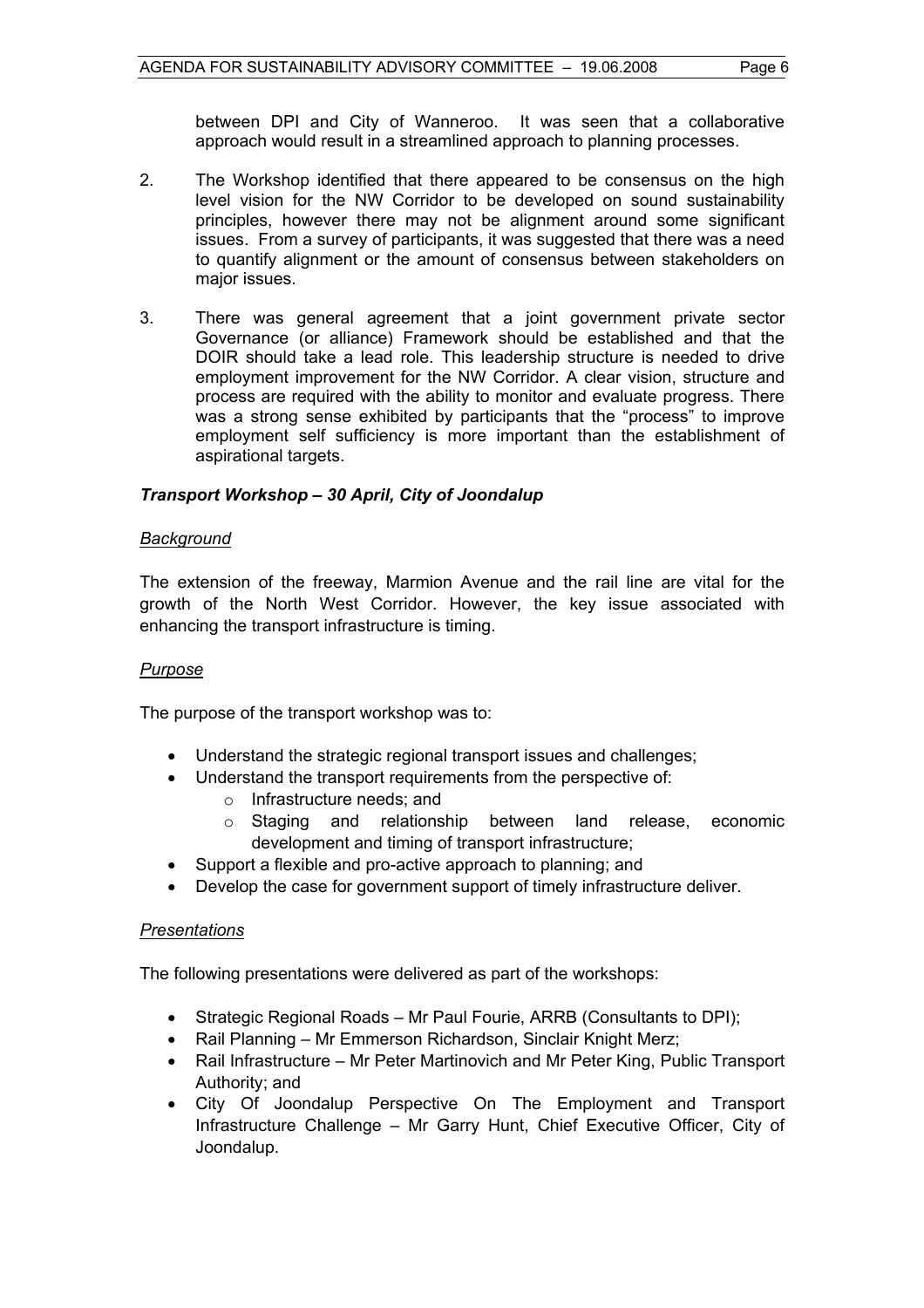#### *Key Outcomes*

The following workshop outcomes and suggestions were recorded:

- 1. An interim Policy Statement (West Australian Planning Commission Planning Policy) is needed and should include indicative requirements and staging strategy for transport and expectations for activity centre development (ie quality, hierarchy, diversity).
- 2. A Business Case is required to justify future transport infrastructure roll-outs. Input and discussion will be required between land developers and Perth Transport Authority on patronage estimates to develop this Business Case. The employment/economic implications will need to be considered in addition to simply focussing on transport itself. Furthermore, Network City must be part of the consideration of patronage numbers.
- 3. There will be a joint City of Wanneroo/DPI approval of District Structure Plans, with conditions attached relating to regional/subregional issues.

#### **Link to Strategic Plan:**

The report has direct relationship to key focus area of economic prosperity and growth.

#### **Legislation – Statutory Provisions:**

Not Applicable.

#### **Risk Management considerations:**

Not Applicable.

#### **Financial/Budget Implications:**

The outcomes of the NWCCC Workshops will have a significant financial impact on the State Government for the provision of major infrastructure (i.e. roads and rail).

#### **Policy implications:**

The Workshops indicated that the State Government would need to develop specific policy direction for the future development of the Corridor.

#### **Regional Significance:**

The NWCCC workshops directly concerned, and involved, the Cities of Joondalup and Wanneroo.

#### **Sustainability implications:**

The NWCCC was formed to consider and addresses economic sustainability of the future development of the North West region.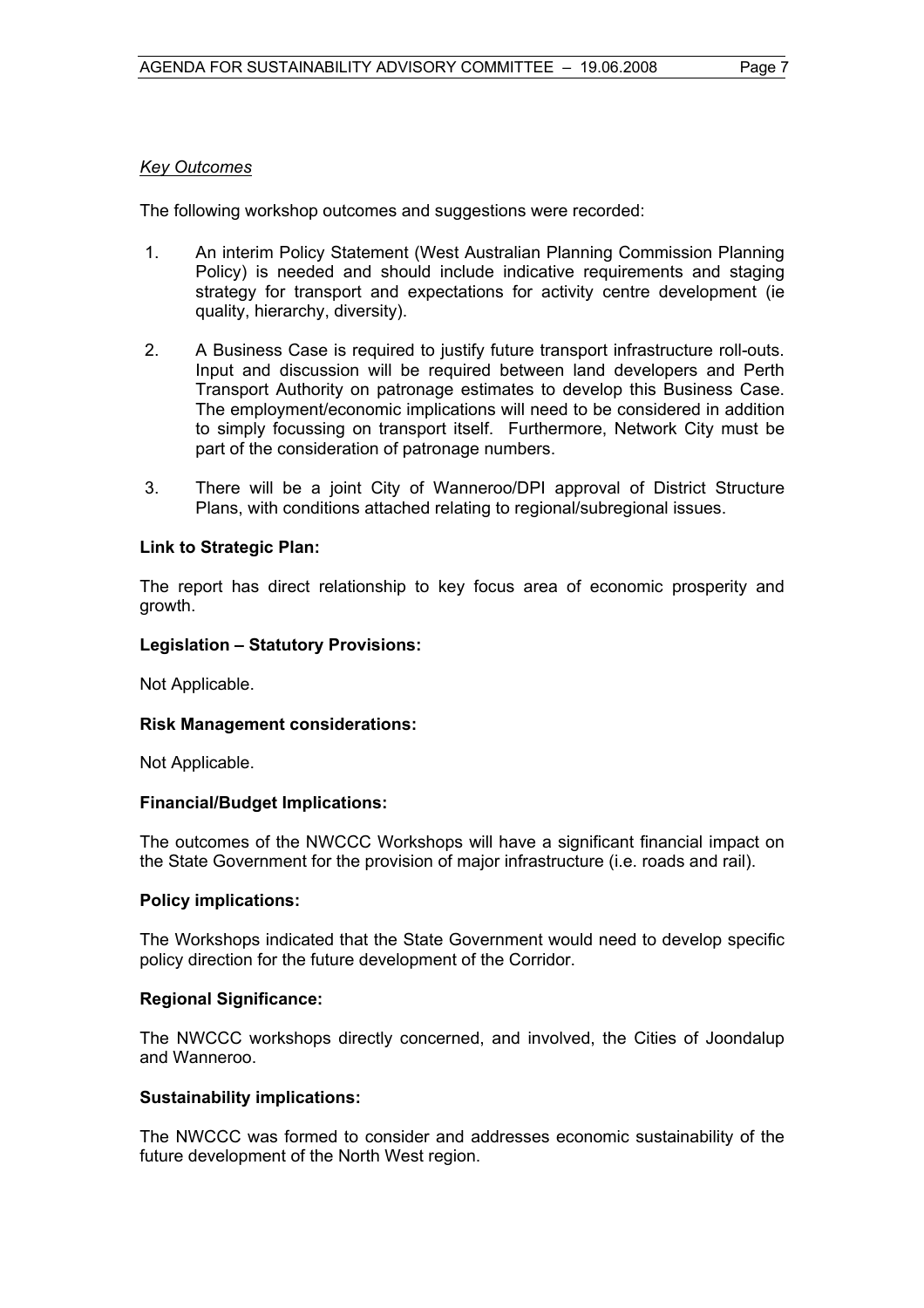#### **Consultation:**

Nil.

#### **COMMENT**

The NWCCC Workshops have served to provide a strategic impetus for the State Government to recognise the future growth and issues that will face the North West Corridor. The issues of employment and transport need to be foremost priorities for the State Government and this will result in further growth of the Joondalup CBD in order to provide strategic and commercial services to the future emerging economies of the region.

#### **ATTACHMENTS**

Nil.

#### **RECOMMENDATION**

**That the Sustainable Advisory Committee NOTES the key outcomes arising from the two workshops of the North West Corridor Coordinating Committee.**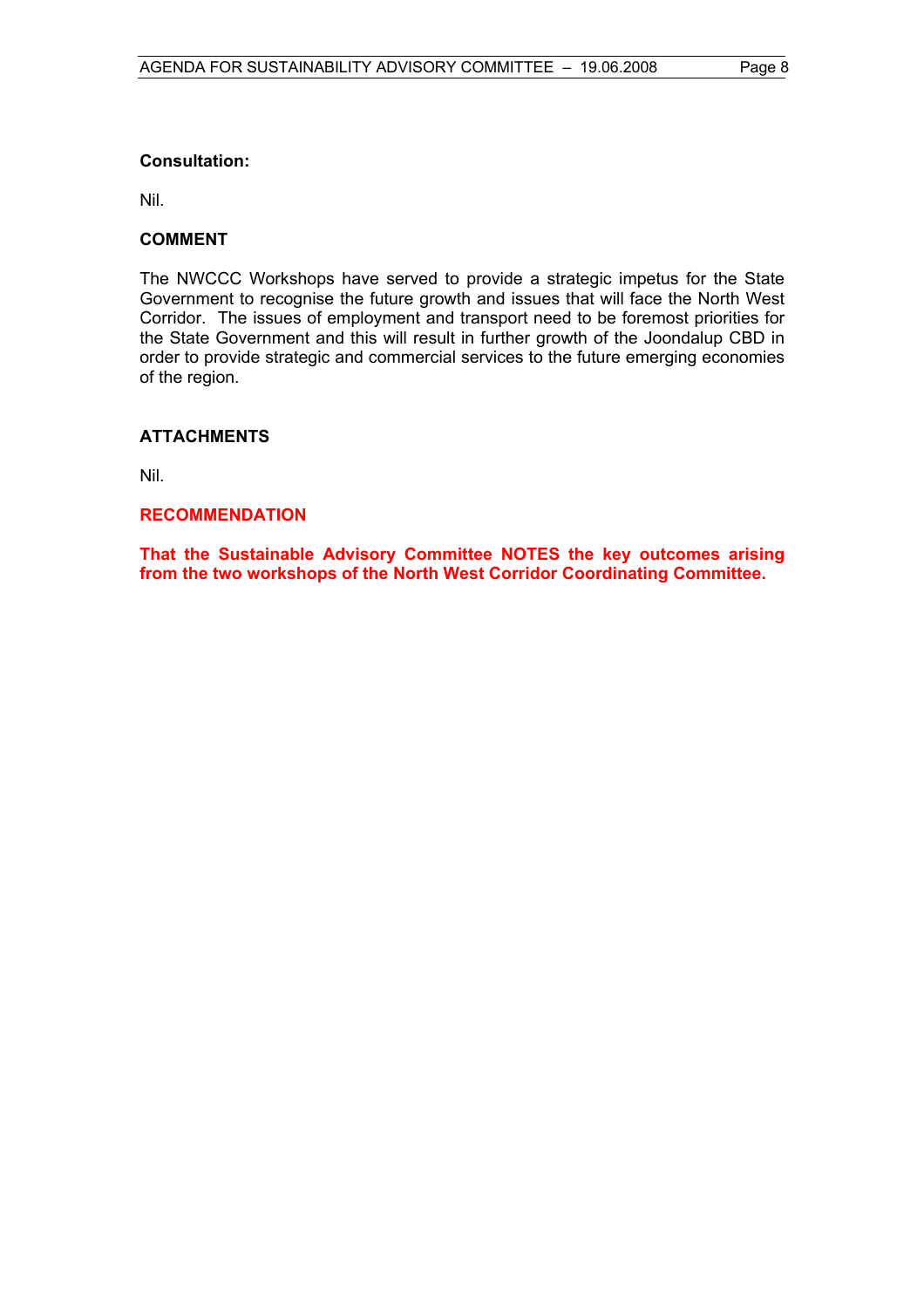## **ITEM 2 OPPORTUNITIES FOR SOLAR POWER [59091]**

**WARD:** All

**RESPONSIBLE** Mr Ian Cowie **DIRECTOR:** Governance and Strategy

#### **PURPOSE/ EXECUTIVE SUMMARY**

The purpose of this report is to provide an update on the City's options for installing solar power technology on City buildings and promoting solar power as an energy saving measure to the community.

#### **BACKGROUND**

At a previous meeting of the Sustainability Advisory Committee on 13 September 2007, a report was provided which gave an overview of solar power technology, potential projects the City could undertake in relation to solar power in the future and options for the promotion of solar power as an energy saving measure to the community. This report is provided as Attachment 1. In response to the report the Committee resolved that Council:

- *"1 CONTINUES to undertake its investigations into the potential for solar energy;*
- *2 RAISES awareness in the community by providing relevant information and encouragement for residents and businesses to consider installing solar systems in their homes and business premises;*
- *3 LISTS for consideration in its 2008/09 draft budget, \$50,000 for detailed planning of retro-fitting the Council's Administration building, Council Chambers building and the Library at Boas Avenue, Joondalup with solar and/or wind power energy collection systems to a level which would receive a five or six star rating under the Green Star Rating System run by the Green Building Council of Australia."*

Council at its meeting on 16 October 2007, when considering the report on the Minutes of the Sustainability Advisory Committee, (CJ209-10/07 refers) resolved inter alia to:-

*"REQUEST an investigation be undertaken and a subsequent report presented to Council on the amount of funding that would be required for detailed planning of retro fitting the Council's Administration Building, Council Chambers Building and the Library at Boas Avenue, Joondalup, with solar and/or wind power energy collection systems to a level which would receive a high star rating under the Green Star Rating System run by the Green Building Council of Australia."* 

This work is proposed to be undertaken in the coming financial year following the appointment of a specialised consultant.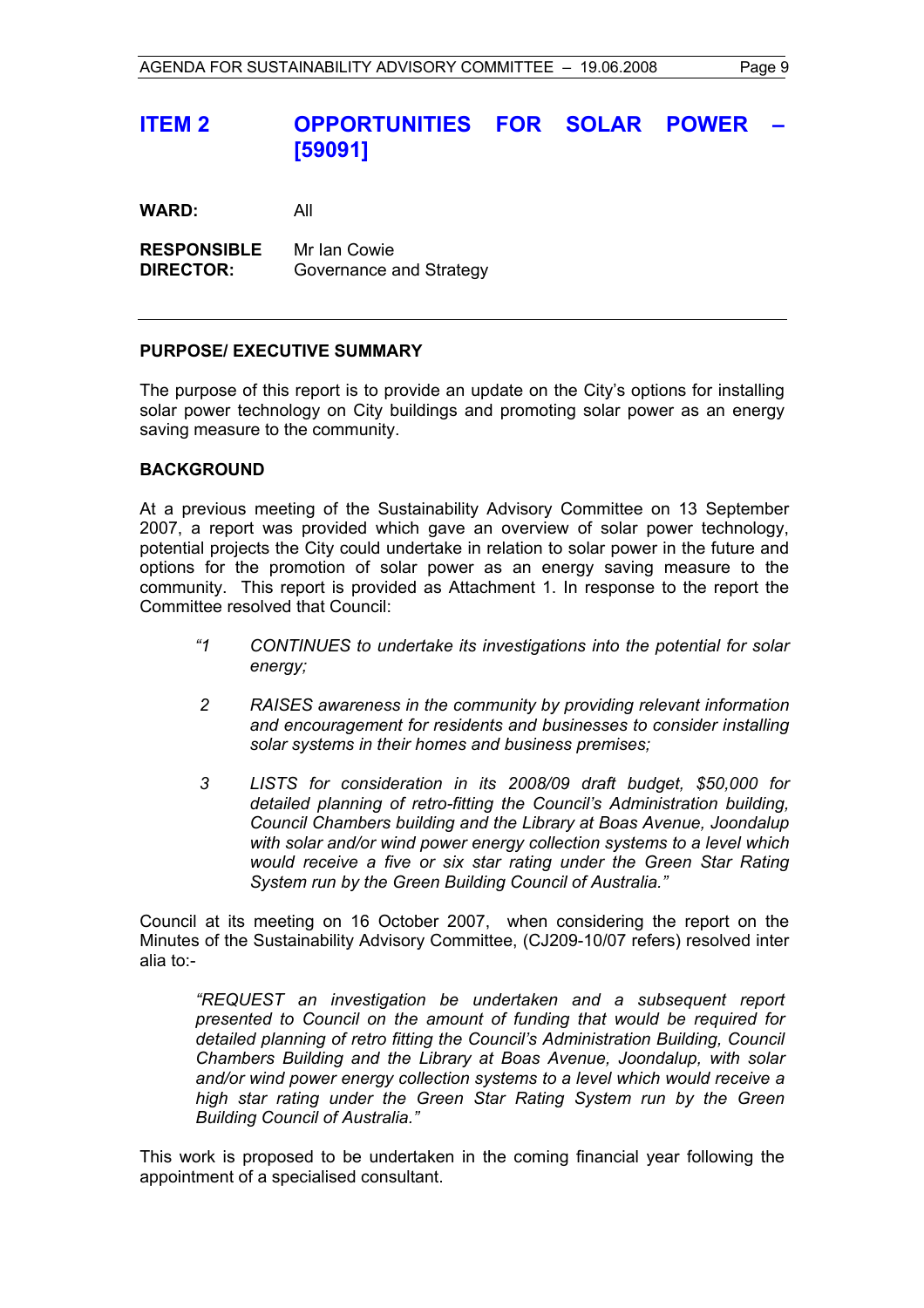At the Sustainability Advisory Committee meeting on 17 April 2008 a report was requested on:

*"The feasibility of installing a grid-connected 2kW photovoltaic system on one of the City's community buildings as a mean of showcasing the City's sustainability credentials. The report should address:* 

- *The suitability of this proactive action by the City as a means of encouraging Joondalup residents to install grid-connected photovoltaic panels on their own homes;*
- *The Federal Government's current offer of a 50% rebate on the cost of such a system for local government and a rebate of 75% for private residences;*
- *The overall expenditure required by the City for the project with confirmation that the project would cost approximately \$10,000."*

Since the original solar power report was written in September last year and the recent report was requested in April of this year, the new Federal Government has presented a budget resulting in changes to the solar power rebate programs that may affect the eligibility of both Joondalup residents and the City of Joondalup itself.

#### **DETAILS**

There are three broad options currently open to the City in relation to pursuing an increase in the use of solar power within the City and these are discussed below.

#### **Issues and options considered:**

#### Option One: Undertake with a feasibility study

Based on the SAC motion of 13 September 2007 the Council has the opportunity to place money in the draft 2008/09 budget to conduct a renewable energy feasibility study for Council owned buildings. The 2008/09 budget is still to be approved by Council. If monies are approved it is envisaged that this Study would investigate the most viable options for renewable energy installations across the City's buildings from a range of renewable energy sources including solar and wind.

This approach would have the benefit of having a wide scope that would investigate all options for renewable energy and would not be limited by one renewable energy type or one building in particular. It would take into consideration both benefits received from greenhouse gas reduction and opportunity for community education and awareness raising as well as looking at the technical aspects of potential energy sources and installations. It can also provide a progressive plan for installing renewable energy systems on the City's buildings over the coming years. In this way the City can make an informed decision about what renewable energy installations would be the most effective and provide the most benefits, and can plan for installations as part of the Capital Works Program.

The disadvantage of this option is that installation of any renewable energy system is unlikely to occur until the 2009/10 budget year.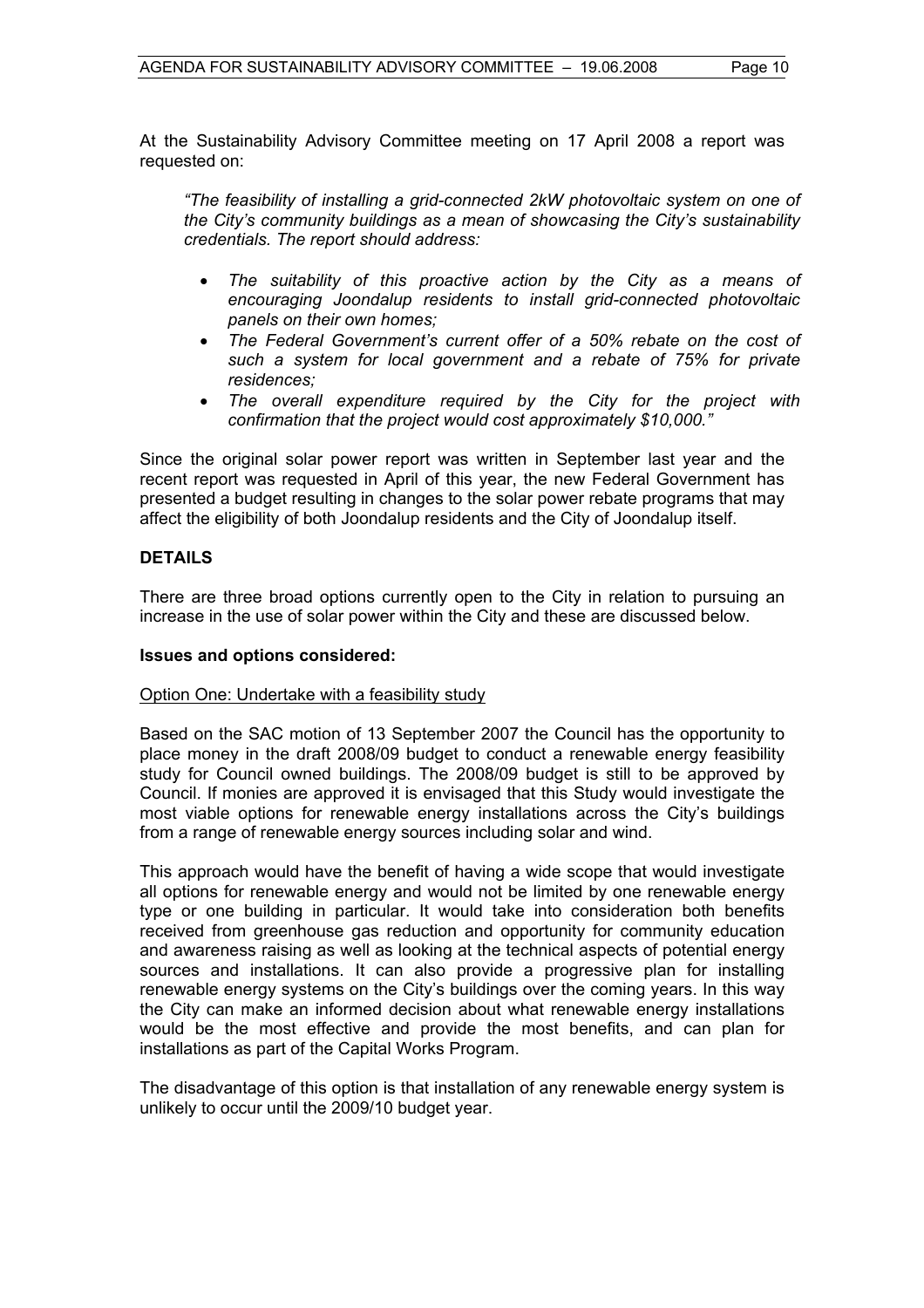#### Option Two: Install a solar power system on a community building

Rather than obtaining a feasibility study the City could undertake a demonstration project by installing a solar power system on a community building with the intent of achieving on-ground benefits in the short term. This again would require money to be placed in the 2008/09 budget for this specific purpose.

In previous years the Federal Government's Photovoltaic Rebate Program would provide a 50% rebate for the installation of solar power systems (up to 2.0kW) on community buildings including local government owned buildings provided the buildings were visible and accessible to the wider community. A condition of the funding was that the organisation must undertake solar electricity education, extension, promotion, interpretation and/or demonstration activities. Systems larger than 2.0kW can be installed but the rebate provided is still equivalent to 50% of the cost of a 2.0kW system.

The Federal Government has recently disbanded the Photovoltaic Rebate Program and has put in place the Solar Homes and Communities Plan. This new Plan still includes a community buildings component which provides a 50% rebate for the first 2.0kW of a new solar power system. However the guidelines for the community buildings component will not be released until July. Discussion with the Department of Environment and Heritage has advised that it is currently unknown whether the new eligibility criteria will include local government buildings and as the criteria for residential buildings has changed it is possible that the community buildings criteria could change as well.

While the City will have to wait until July to see if it is still eligible for the rebate, an initial estimate suggests the cost of an installation could be around \$11,500.

#### Option Three: Focus on community awareness and education

Local Government, along with State Government and Federal Government, can take an important role in raising community awareness about the benefits of solar power, the types of solar systems that can be installed and potential rebates or subsidies that are available. The City could implement a solar power education campaign as a stand alone project or in tandem with a demonstration project. In conjunction with a demonstration project is likely to be the most effective approach as the project will generate considerable publicity and interest.

If the City were to install a solar power system it could apply for funding from the Sustainable Energy Development Office (SEDO) under their SEDO Grants Program – Community Based Projects to undertake the solar power education campaign. Up to \$50,000 can be granted to projects that '*raise community awareness of ways to reduce energy use and increase the use of renewable energy'.* This would enable the City to develop and implement an extensive community awareness and education program that could link with the solar demonstration project but also be expanded to other areas of energy and greenhouse education. There are usually two funding rounds a year with the next funding round closing in August 2008.

It is important to note that under the new Solar Homes and Communities Plan, only households that have a family taxable income of less than \$100,000 will be able to apply for the rebate of \$8/W up to 1kW (capped at \$8000). This will reduce the amount of Joondalup residents that are eligible for the rebate.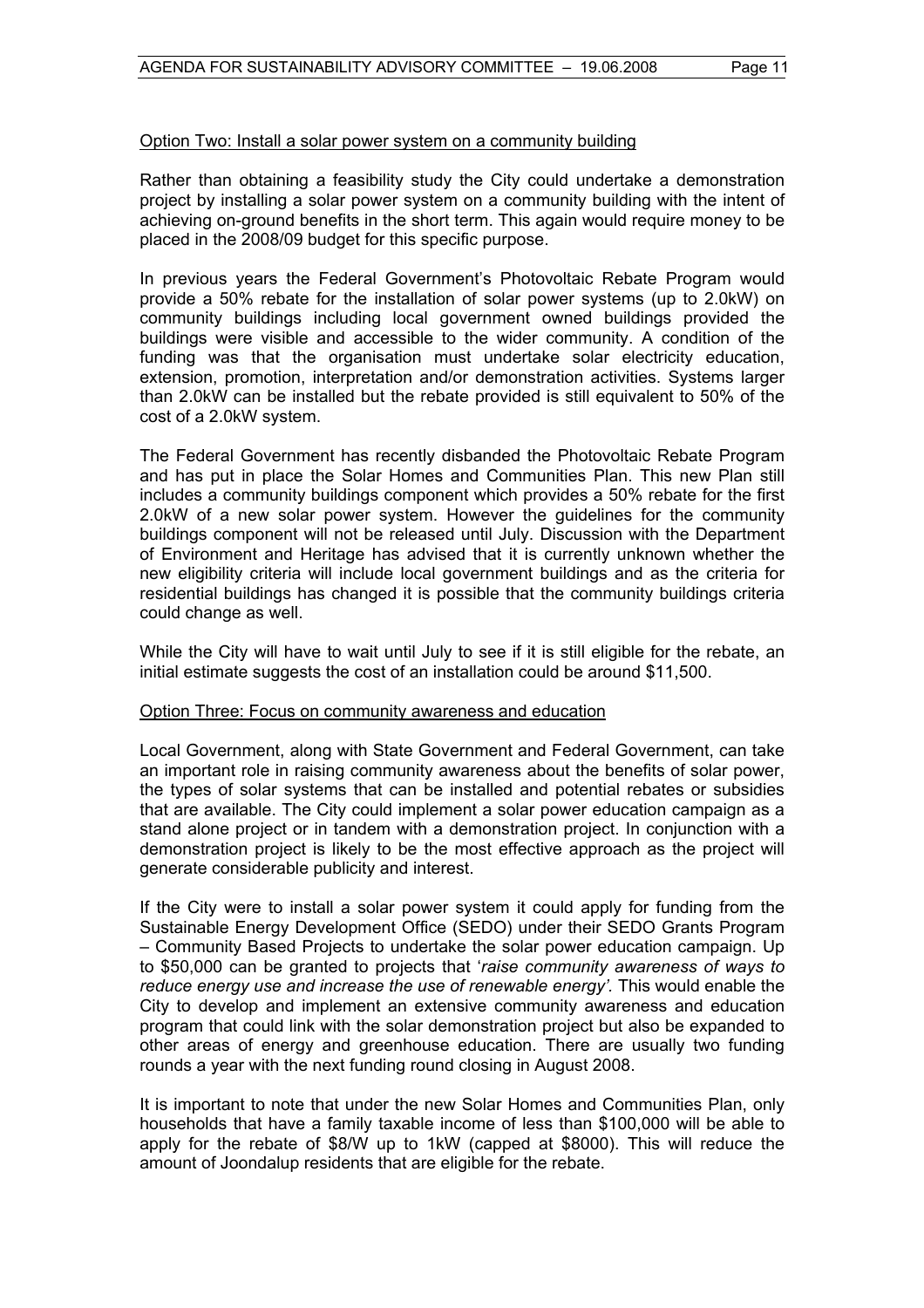#### **Link to Strategic Plan:**

| Objective 2.1:     | To ensure that the City's natural environmental assets are    |
|--------------------|---------------------------------------------------------------|
|                    | preserved, rehabilitated and maintained.                      |
| Strategy $2.1.5$ : | The City reduces its greenhouse gas emissions and assists the |
|                    | public to reduce community emissions.                         |

#### **Legislation – Statutory Provisions:**

Not Applicable.

#### **Risk Management considerations:**

Not Applicable.

#### **Financial/Budget Implications:**

The installation of any solar energy systems will require a budget allocation and this has not currently been budgeted for. The financial costs need to be investigated further along with potential rebates, grant funding and any associated costs such as education and interpretation activities.

#### **Policy implications:**

Utilising solar energy systems at the City will further support the City' Sustainability policy by achieving Objective 5: "show leadership and community influence by demonstrating commitment and the benefits of improved sustainable practices".

#### **Regional Significance:**

Not Applicable.

#### **Sustainability implications:**

The installation of solar power technology will result in a significant reduction in greenhouse gas emissions which will contribute to an overall healthy environment.

#### **Consultation:**

Not Applicable.

#### **COMMENT**

The City has supported renewable energy through the installation of a Geothermal Heating System at Craigie Leisure Centre and the purchase of renewable energy from Landfill Power and Gas. While these initiatives have great environmental benefit and are quite innovative the City does not receive much public recognition for them. A renewable energy project where the City produces its own energy through wind and solar will be much more visible and recognised in the community. It will also contribute to the City's greenhouse gas reduction targets through the Cities for Climate Protection Program.

The City's Environment Plan and Greenhouse Action Plan both have actions that relate to increasing the amount of green power the City uses; investigating renewable energy options and educating the community to reduce energy use. All three options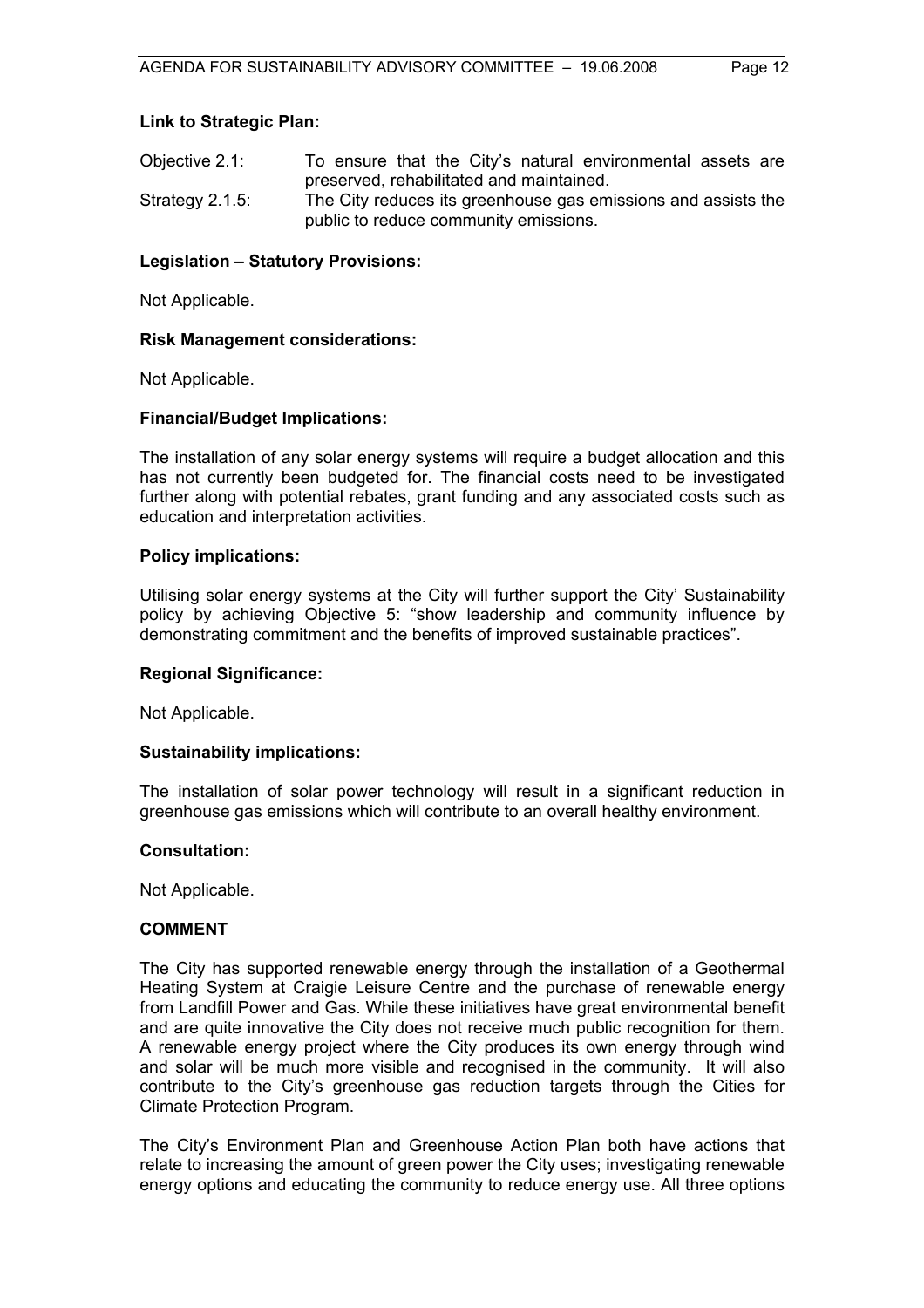presented in this report would be supported by actions in the City's Environment Plan and Greenhouse Action Plan.

While Option 2 provides good short term benefits, Option 1 would provide a planned approach that would identify projects that will achieve maximum benefits and plan for the sustained improvement of renewable energy in the City. Consequently, it is believed that the most effective approach for the City would be to undertake the feasibility study during 2008/09 and then undertake a comprehensive demonstration project and education campaign during 2009/10.

#### **ATTACHMENTS**

Attachment 1 Solar Power Technology Report (SAC meeting 13.09.07).

#### **VOTING REQUIREMENTS**

Simple Majority

#### **RECOMMENDATION**

**That the Sustainability Advisory Committee NOTES the report on opportunities for solar power and that Council has the opportunity to place monies in its budget for a renewable energy feasibility study.** 

*Appendix 1 refers*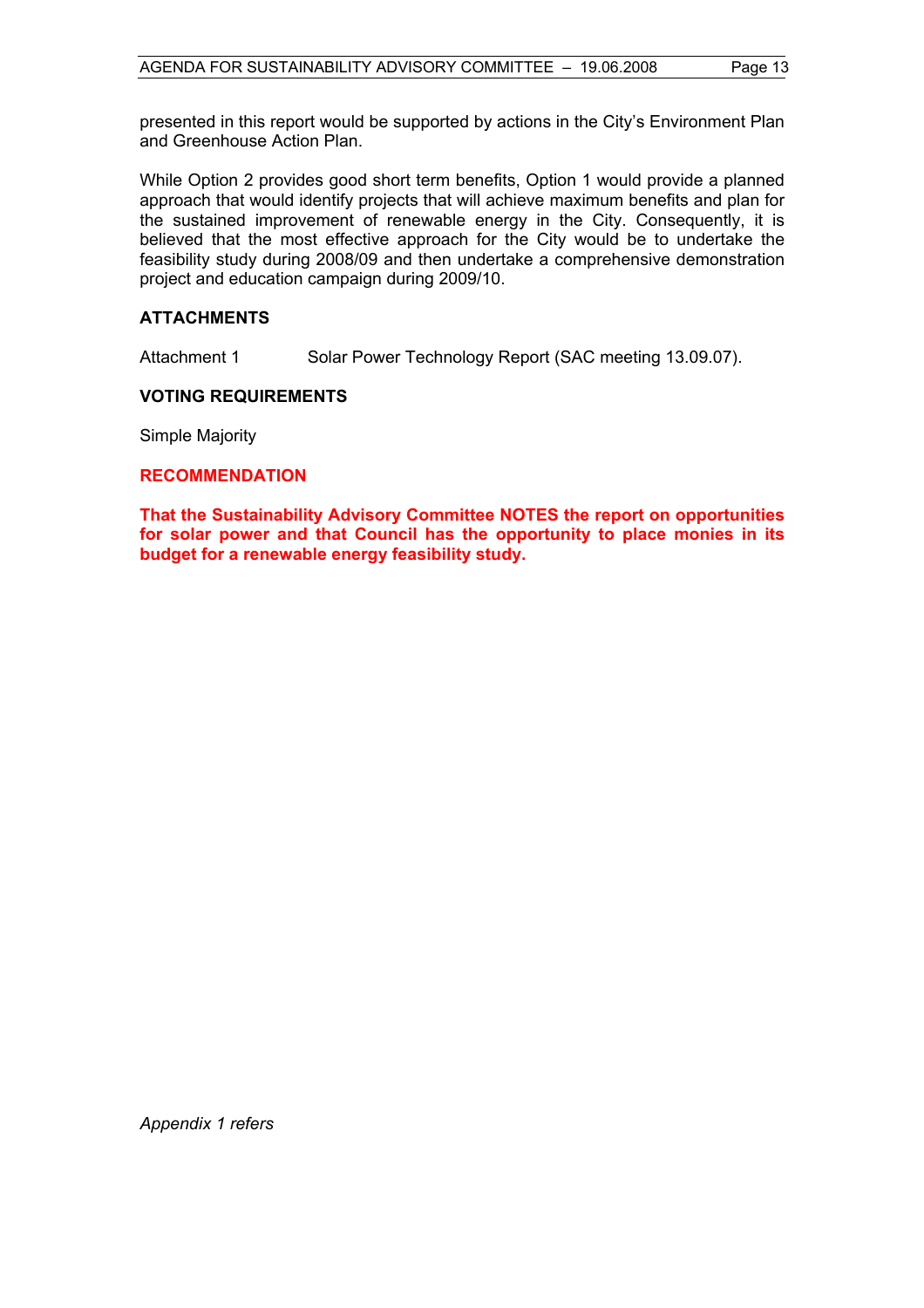## **ITEM 3 ENERGY EFFICIENT STREET LIGHTING – [59091]**

**WARD:** All

**RESPONSIBLE** Mr Ian Cowie **DIRECTOR:** Governance and Strategy

#### **PURPOSE/ EXECUTIVE SUMMARY**

The purpose of this report is to provide the Sustainability Advisory Committee (SAC) with further information relating to the report "Replacement of Mercury Vapour Lamps with Energy Efficient Lamps as part of the Maintenance Cycle" presented at the SAC meeting of 17 April 2008.

#### **BACKGROUND**

At the meeting of 17 April 2008 a report was presented titled "Replacement of Mercury Vapour Lamps with Energy Efficient Lamps as part of the Maintenance Cycle". The purpose of this report was to provide SAC with an overview of the feasibility of replacing mercury vapour lamps with appropriate energy efficient lamps as part of the maintenance cycle.

There was significant discussion amongst the Committee about this report and a number of questions were raised. These questions are answered below.

#### **DETAILS**

- Q What type of lighting is being installed at the Burns Beach Development?
- A Metal Halide
- Q What would be the cost to the City if electricity prices doubled?
- A The table below provides additional information relating to ongoing electricity costs of different lamps.

| Lamp type                                                               | 80W         | 42W                | 2 * 24W T5         | 70W       | 50W High  | 70W High  |
|-------------------------------------------------------------------------|-------------|--------------------|--------------------|-----------|-----------|-----------|
|                                                                         | Mercury     | Compact            | <b>Fluorescent</b> | Metal     | Pressure  | Pressure  |
|                                                                         | vapour      | <b>Fluorescent</b> |                    | Halide    | Sodium    | Sodium    |
| Current<br>Energy                                                       | \$38.14     | \$19.60            | \$21.30            | \$32.81   | \$23.44   | \$26.50   |
| Cost<br>per                                                             |             |                    |                    |           |           |           |
| annum<br>per<br>$\mathsf{lamp}^1$                                       |             |                    |                    |           |           |           |
| Electricity<br>cost<br>per<br>year<br>(Based<br>on<br>14,000<br>lights) | \$533,960   | \$274,400          | \$298,200          | \$459,340 | \$328,160 | \$371,000 |
| Cost<br>per                                                             | \$1,067,920 | \$548,800          | \$596,400          | \$918,680 | \$656,320 | \$742,000 |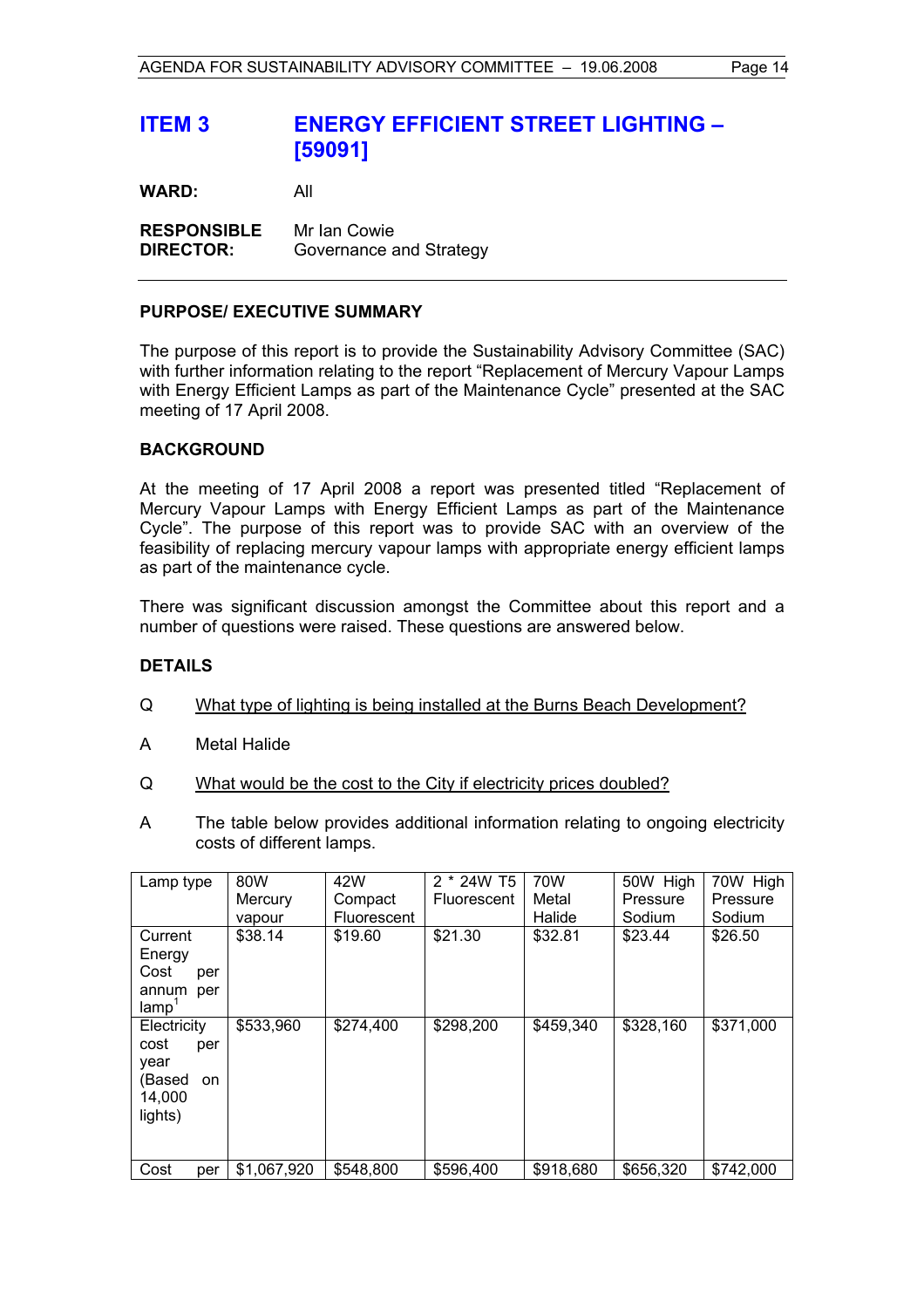| year<br>electricity<br>cost<br>doubled |  |  |  |
|----------------------------------------|--|--|--|

<sup>1</sup> Source: Sage Consulting Engineers, 2007

- Q What would be the greenhouse gas savings if the City were to switch to more energy efficient lamps?
- A The table below provides additional information relating to greenhouse gas production of different lamps.

| Lamp type                                                                                                  | 80W<br>Mercury<br>vapour | 42W<br>Compact<br><b>Fluorescent</b> | 2 * 24W T5<br><b>Fluorescent</b> | 70W<br>Metal<br>Halide | 50W High<br>Pressure<br>Sodium | 70W High<br>Pressure<br>Sodium |
|------------------------------------------------------------------------------------------------------------|--------------------------|--------------------------------------|----------------------------------|------------------------|--------------------------------|--------------------------------|
| of<br>Tonnes<br>CO <sub>2</sub> /km<br>per<br>annum. $1$                                                   | 1.2                      | 0.6                                  | 0.65                             | 1.0                    | 0.7                            | 1.0                            |
| Total<br>0f<br>Tonnes<br>CO2 based<br>1,019<br>on<br>οf<br>km<br>sealed<br>in<br>roads<br>CoJ <sup>2</sup> | 1222.8                   | 611.4                                | 662.35                           | 1019                   | 713.3                          | 1019                           |

<sup>1</sup> Source: Sage Consulting Engineers, 2007

<sup>2</sup> Assumes standard of 80m spacing across the City and does not including lighting not on roads i.e. parks and carparks.

#### Q A question was raised in relation to the estimated cost of \$500 for the 2 x 24W T5 Fluorescent lamps?

A Pierlite Pty Ltd was contacted to provide a cost estimate of 2 x 24W T5 Streetlight fitting. They advised that they did not sell direct to the public only to wholesalers and they referred the City to a local business Advanced Electrical Joondalup.

Advanced Electrical Joondalup provided a quote of \$280 plus GST per fitting.

 It is important to note that for Western Power owned and maintained infrastructure any upgrades can only use Western Power fittings and costs. The City cannot simply go ahead and purchase new components for Western Power's infrastructure.

- Q Can copies of past energy efficient lighting reports be provided for new SAC members?
- A Past reports are provided as Attachment 1 and 2.

#### **Link to Strategic Plan:**

Key Focus Area Natural Environment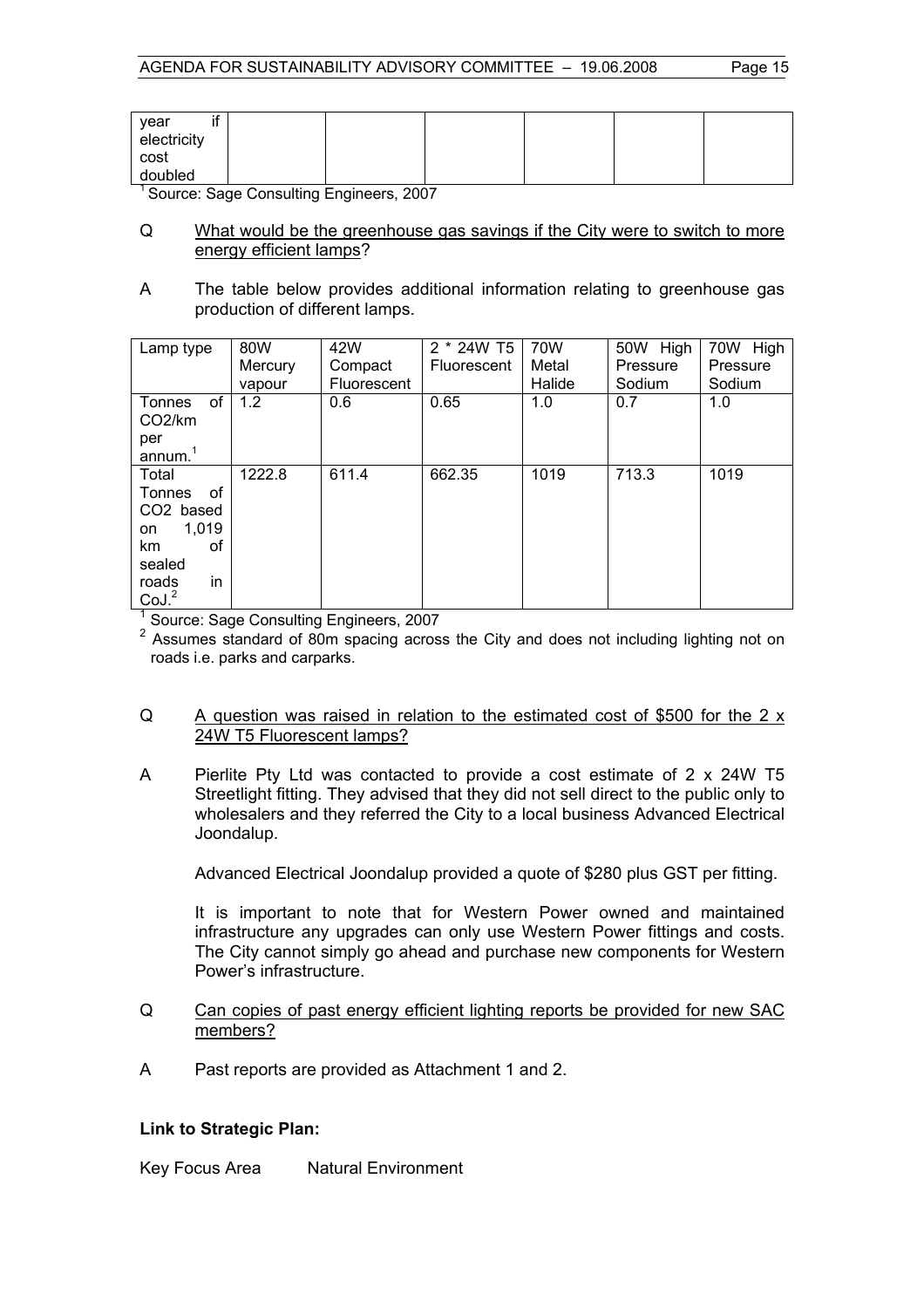| Objective 2.1:     | To ensure that the City's natural environmental assets are                                             |
|--------------------|--------------------------------------------------------------------------------------------------------|
|                    | preserved, rehabilitated and maintained.                                                               |
| Strategy $2.1.5$ : | The City reduces its greenhouse gas emissions and assists the<br>public to reduce community emissions. |

#### **Legislation – Statutory Provisions:**

Not Applicable.

#### **Risk Management considerations:**

Not Applicable.

#### **Financial/Budget Implications:**

The cost of street lighting to local government is large and any upgrades to the street lighting network will have significant financial implications. While the upgrade of street lighting will become more viable as electricity costs increase the capital outlay at this stage is extremely large.

#### **Policy implications:**

Not Applicable.

#### **Regional Significance:**

Not Applicable.

#### **Sustainability implications:**

Improvements in the energy efficiency of street lighting will achieve significant reductions in greenhouse gas emissions. However, any decision to attempt to change the current status quo needs to be balanced with the cost of the change.

#### **Consultation:**

Not Applicable.

#### **COMMENT**

The Bulk Lamp Replacement (BLR) program is controlled by Western Power and a local government does not have the power to change it or make Western Power change it. Thus replacing the current mercury vapour lamps with more efficient lighting as part of the BLR program could only be done with Western Power's approval.

Currently compact fluorescent and T5 fluorescent lamps are not part of Western Power's available stock and therefore the City cannot request it as part of the BLR. Even if the City decided to purchase the required T5 fluorescent lamps itself it is unlikely that Western Power would be willing to install them. Further, if the City wanted to purchase the T5 lamps and hire a contractor to install them the City would not have the authority to do so, as Western Power owns and controls the lighting infrastructure.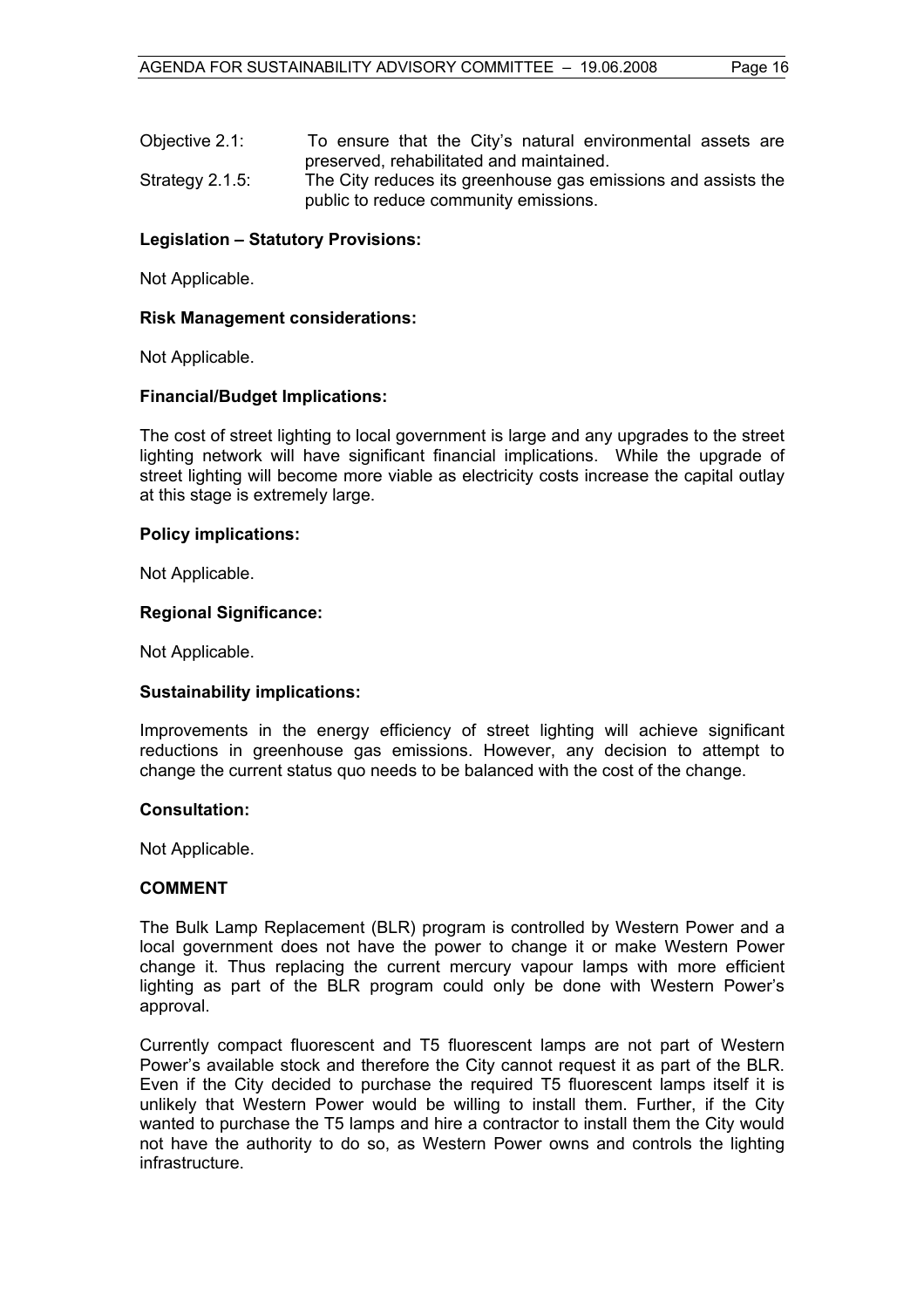It is not feasible for the City to take any course of action without Western Power's cooperation. The only upgrades that the City can realistically currently pursue are using Western Power's range of fittings. Given that the issue is prevalent to the entire metropolitan area the most effective way to reach a solution is through a high level government approach including WALGA, the State Government and local politicians.

At its previous meeting the SAC requested that this matter be referred to WALGA through the meeting of the North Zone and this course action will occur at the July 2008 meeting.

#### **ATTACHMENTS**

- Attachment 1 Replacement of Mercury Vapour Lamps with Energy Efficient lamps as part of the Maintenance Cycle (SAC Meeting 17.4.08).
- Attachment 2 South Australian Strategic Action Planning Guide for Sustainable Public Lighting (SAC Meeting 21.02.08)

#### **VOTING REQUIREMENTS**

Simple Majority.

#### **RECOMMENDATION**

**That the Sustainability Advisory Committee NOTES the additional information on street lighting provided in this report.** 

*Appendix 2 refers*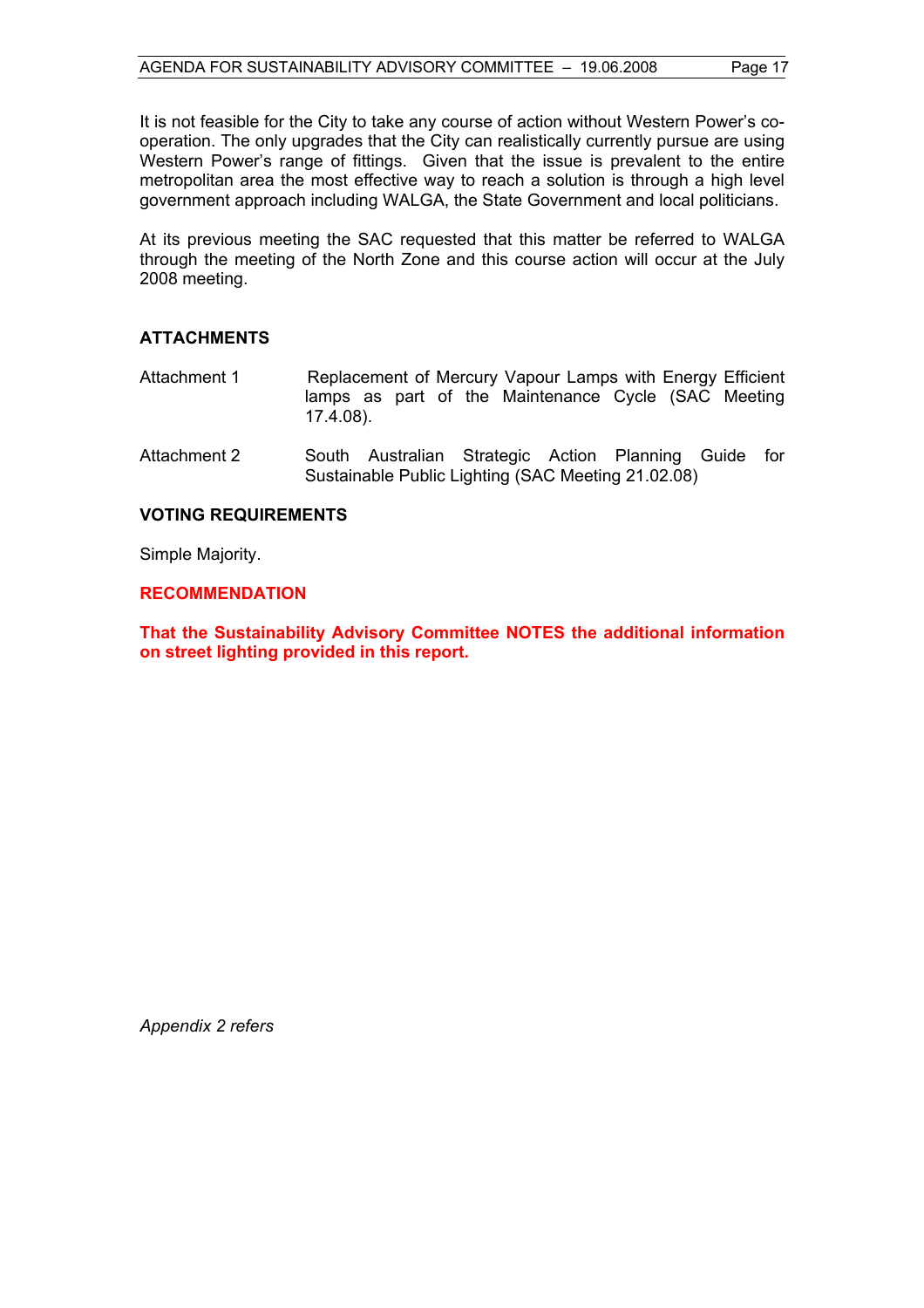**WARD:** All

**RESPONSIBLE** Mr Ian Cowie **DIRECTOR:** Governance and Strategy

#### **PURPOSE/ EXECUTIVE SUMMARY**

The purpose of this report is to provide an overview of the current initiatives and progress in relation to stormwater quality and stormwater outfalls along the City of Joondalup coastline.

#### **BACKGROUND**

In April 2007 the Department of Water (DOW) released the report *"Contaminants in Stormwater Discharge, and Associated Sediments, at Perth's Marine Beaches".* This report detailed the findings of a baseline study of the types and concentrations of contaminants in and around 65 stormwater drains in the Swan Region. The drains were located within the Cities of Wanneroo, Joondalup, Stirling and Rockingham and the Towns of Cambridge and Cottesloe. The Study found that, depending on the region, site and rainfall event, concentrations can exceed recreational as well as environmental guidelines.

While the DOW report provides a good starting point it does not provide a complete picture. Not all of the City of Joondalup outfalls were tested and of the five outfalls that were tested a total of just 22 samples were taken over two winters (between 3-5 samples per site). The concentration of these contaminants is likely to vary (either above or below guidelines) at different times of the year and before or after certain rain events.

Overall, the DOW report found that the concentrations of stormwater contaminants in the City of Joondalup were comparatively low compared with other areas to the south. The following table provides details of each of the Joondalup sites, the number of samples taken and highlights for each site any tests where the average concentration of contaminants exceeded the guidelines.

It is particularly important to note that the following table shows where the average concentration of all the samples taken has exceeded the guidelines.

The DOW report did not provide individual test results so it is not possible to identify whether an abnormal reading could have influenced the average such that it exceeded the guidelines. Given that only a few samples were taken it is difficult to know if the results provide an accurate reflection of the level of contamination as this can be affected by a variety of climatic and geographical variables.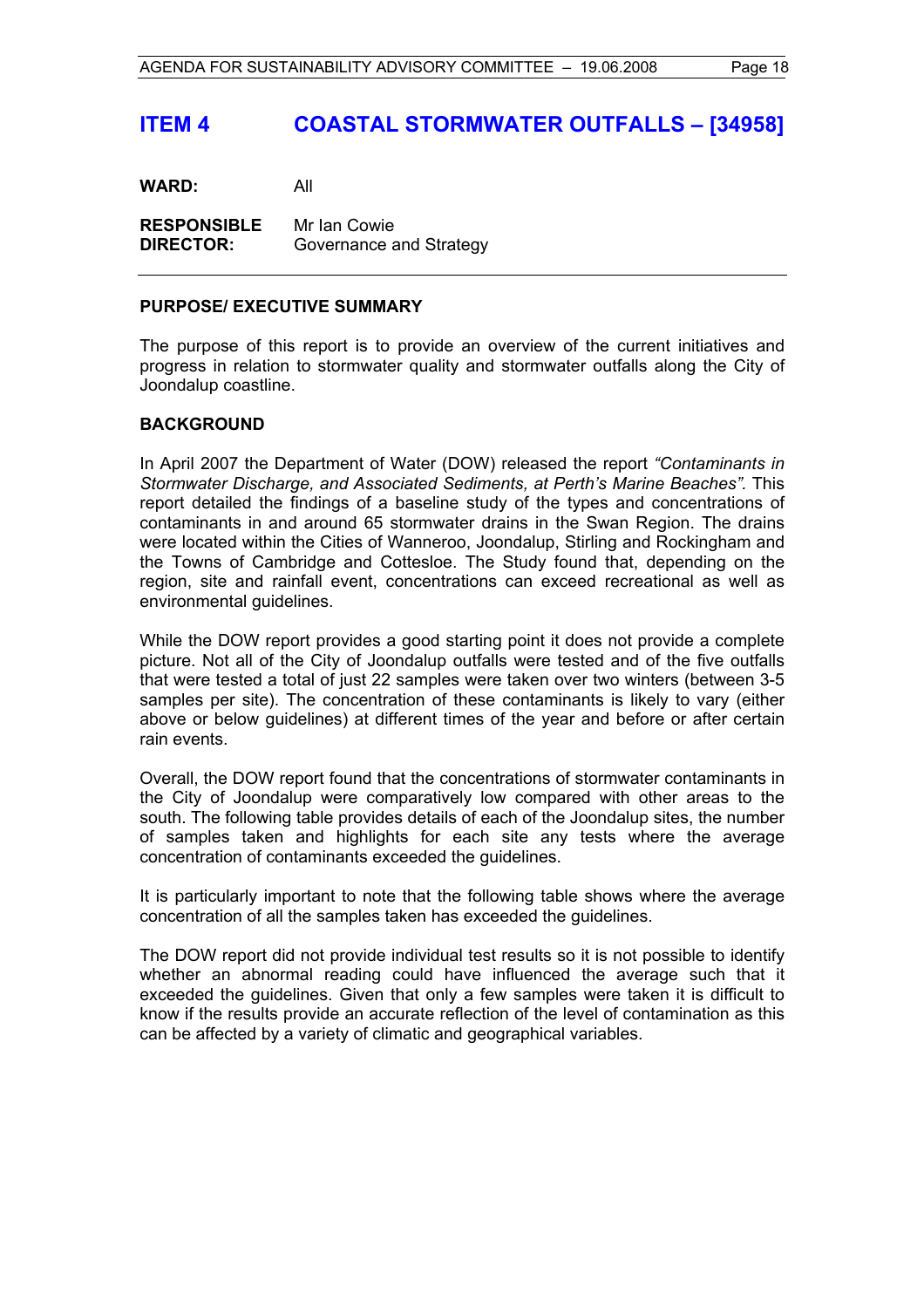| <b>Site</b>       | <b>Site location</b>                                                                   | <b>of</b>      | <b>Nutrients</b> |           |            | Total                                       | <b>Metals</b> |             |
|-------------------|----------------------------------------------------------------------------------------|----------------|------------------|-----------|------------|---------------------------------------------|---------------|-------------|
|                   |                                                                                        | No<br>samples  | NH <sub>4</sub>  | <b>TP</b> | <b>FRP</b> | <b>Petroleum</b><br><b>Hydro</b><br>carbons | Lead          | <b>Iron</b> |
| JND01a            | at<br>Rocky<br>outcrop<br>northern end of Burns<br>Beach car park                      | 3              | X                | X         | X          | X                                           |               | X           |
| JND01b            | South<br><b>Burns</b><br>end<br>Beach car park. Outlet<br>opposite café                | 3              |                  | X         |            |                                             |               | X           |
| NST01             | Beach outfall, Marmion<br>Angling & Aquatic Club<br>car park                           | $\overline{4}$ |                  | X         |            | X                                           | X             |             |
| NST <sub>03</sub> | Beach outfall (south of<br>Beach<br>Sorrento<br>report did not give<br>exact location) | $\overline{4}$ | X                | X         | X          |                                             | X             | X           |
| NST04             | Beach outfall (south of<br>Beach<br>Sorrento<br>report did not give<br>exact location) | 5              |                  | X         |            |                                             | X             | X           |
| NST <sub>05</sub> | Beach outfall (south of<br>Beach<br>Sorrento<br>report did not give<br>exact location) | 3              |                  | X         |            |                                             |               | X           |

The main types of contaminants in the City's stormwater drains were certain metals and nutrients. Contaminants from metals are most likely associated with car wear, engine oil and petrol which are associated with road and car park use.

With regard to nutrients, each of the sample sites are in areas where septic systems exist. As infill sewer has now been provided to each of these areas, this source of nutrients is likely to reduce over time. Other sources include fertiliser use in the catchment area.

It should be noted that while the above table highlights concentrations where guidelines were exceeded there were many tests in which the guidelines weren't exceeded including: bacterial concentrations (all), nutrient concentrations (Dissolved Oxidised Nitrogen Total Kjeldahl Nitrogen, Total Nitrogen) and metal concentrations (Arsenic, Cadmium, Chronium, Manganese, Mercury, Nickel).

At the Sustainability Advisory Committee meeting held on 17 April 2008 it was requested that a report be provided on "*the City's current initiatives and progress in relation to stormwater quality and stormwater outfalls along the City of Joondalup coastline*".

#### **DETAILS**

The City's initiative and projects in relation to coastal stormwater management are discussed below.

#### Strategic Recognition

The City has recognised the importance of water quality along the coastal foreshore area and the impact that stormwater outfalls can have on this quality. One of the objectives of the City's Environment Plan is *"To ensure that effective stormwater*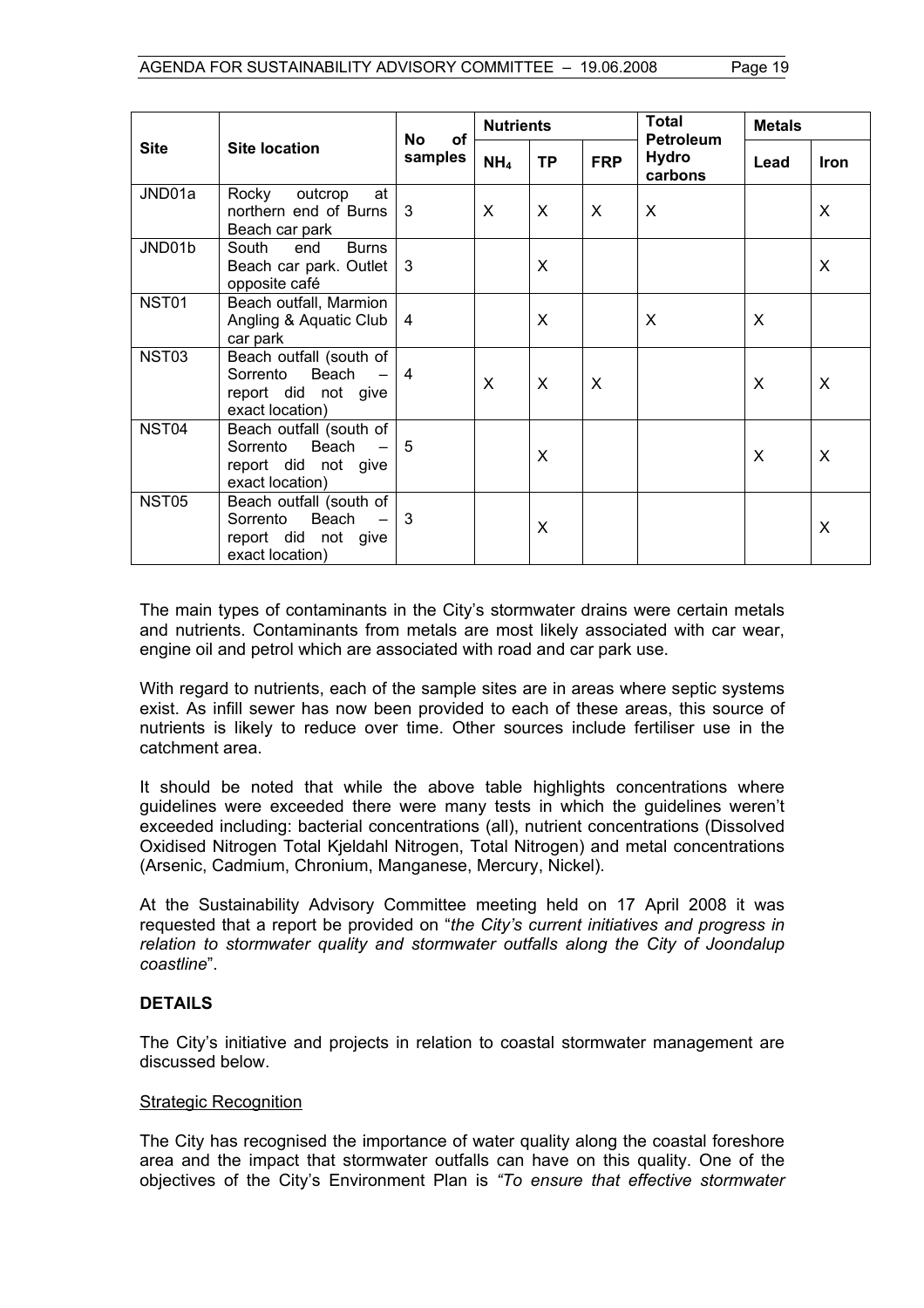*management processes are established and developed for the City's sustainable future".* Key actions include:

- Action 2.1.4 Develop a standardised method of testing the City's ocean bodies through partnerships with key government agencies to monitor changes in the quality of saltwater areas, and remedy any problems identified.
- Action 2.1.5 Continue to enhance stormwater outfalls and sumps across the City to protect both environmentally sensitive areas and public health.
- Action 2.1.9 Continue to maintain existing stormwater infrastructure through the City's Maintenance Program and regular Road Sweeping Program.

Given the significant financial implications of undertaking upgrades to the City's stormwater infrastructure it is important to apply a strategic approach.

#### Participation in Metropolitan Coastal Beaches Microbial Monitoring Program

The City participates in the Metropolitan Coastal Beaches Microbial Monitoring Program run by the Department of Health. Through this program during the summer season a total of 24 samples are taken at regular intervals (every week) from 9 sites along the Joondalup coast (total of 216 samples each summer) to test for microbial activity. Half of these samples are taken by the Department of Health and half by the City's Environmental Health Officers.

This enables the City to take quick and effective action if microbial levels are found to be at a level which could be a risk to human health. To date, even within Hillarys Boat harbour, microbial levels have been found to be below recreational guidelines.

#### Stormwater Upgrades and Infrastructure Improvements

During 2007/08 the City committed funding for the upgrade of stormwater outfalls discharging into Lake Goollelal. This work which is nearing completion was expedited due to the successful application for a Federal Community Water Grant. The grant of \$218,000 was used to bring forward planned works from the 2008/09 Capital Works Program into 2007/08. On completion of the Lake Goollelal stormwater improvements, the City's focus will shift to its coastal outfalls.

Due to the funding grant received in 2006/07 the Council is considering coastal stormwater upgrades in the draft 2008/09 budget. Subject to the budget being approved by Council it is anticipated that the City may start with upgrading two outfalls at Burns Beach (these were identified in the DOW report). These outfalls have already been investigated by the City's consultant to determine what improvements can be taken to improve the quality of the water being discharged. However detailed design will still be required prior to implementing infrastructure improvements.

In addition, as part of the West Coast Drive Shared Path upgrade, the coastal outfalls along this section of the coast (Marmion and Sorrento) will be upgraded on a staged basis. As part of the project the upgrade of the outfalls will need to be prioritised and detailed investigations and designs undertaken.

The City has 20 coastal outfalls (as shown in Attachment 1 and detailed in Attachment 2) and due to this large number and the diversity of works required in implementing practical treatments detailed investigation and preliminary design work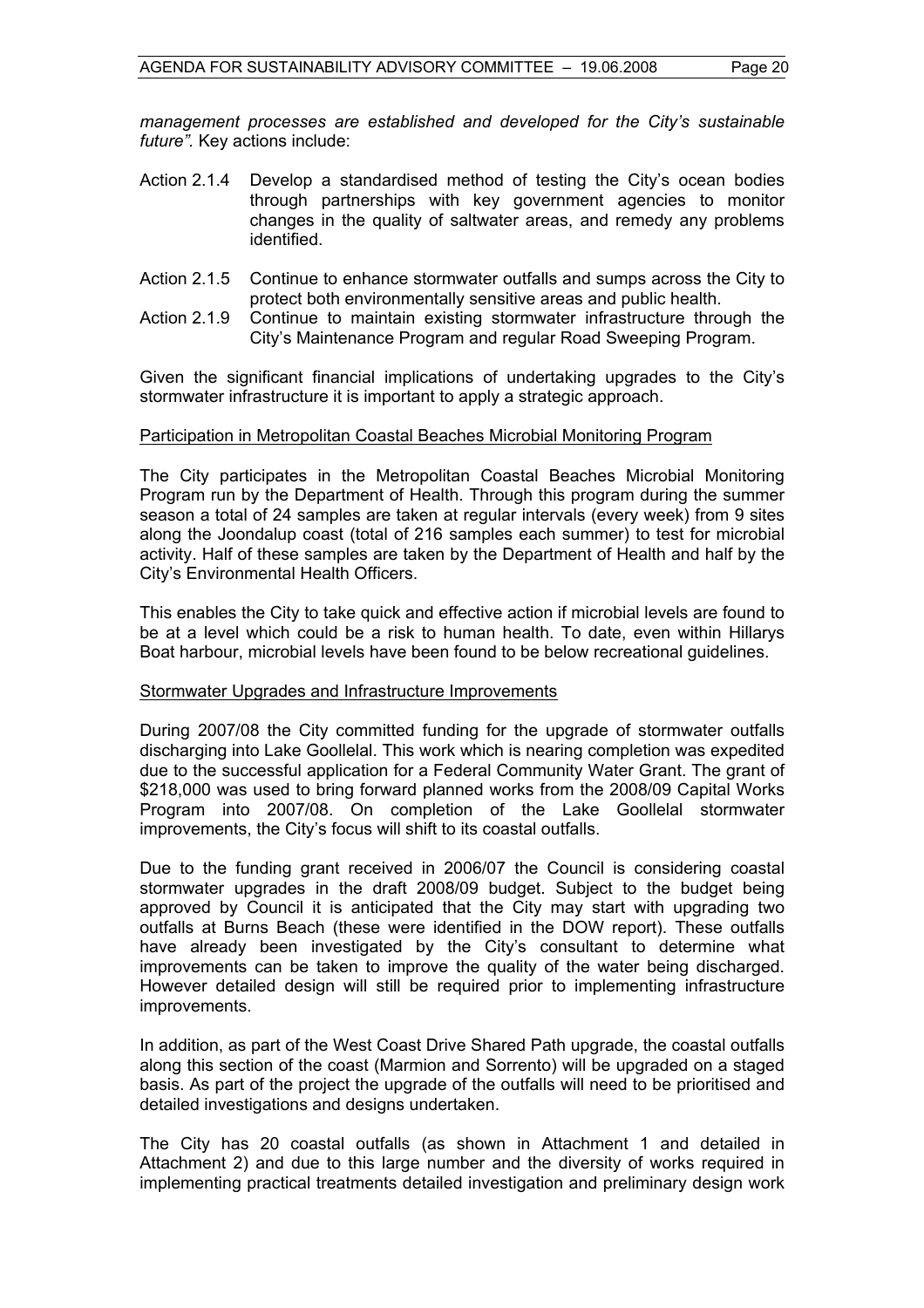needs to be undertaken to find the best solution for each discharge point. The cost will also be significant and would need to be scheduled and funded over a number of years. For example an average cost of a standard treatment involving installation of gross pollutant traps, drainage basin or underground detention systems etc. can vary from \$50,000 - \$100,000 per treatment. This equates to approximately \$1-2 million in total for all 20 discharge points to be treated that are within the City.

Funding opportunities applicable to the coastal stormwater upgrades will continue to be assessed as they arise as this will enable the City to complete more upgrades in a shorter timeframe.

#### A Case Study - Town of Cottesloe – Groundwater Restoration Program

It is interesting to note that the Town of Cottesloe has entered into a 4 year partnership with the Federal Government to restore groundwater resources. The Project will entail the replacement of open sumps with underground retention systems, 400 new soakage pits which will trap and filter stormwater and replenish groundwater into the aquifer with treated stormwater and will enable 10 stormwater ocean outfalls to be closed along the coast. Another major part of the project is a community education campaign called THINK Water which aims to:

- Reduce private groundwater use;
- Decrease the installation of new private bores;
- Reduce stormwater pollutants;
- Enhance community awareness and encourage positive behaviour change regarding water resources.

The overall cost of these initiatives will be \$600,000 over three years with matching contributions made from the Federal Government and the Town of Cottesloe.

The project provides a good example of a strategic model that has been taken toward water management, protecting groundwater resources and ocean discharges. The City of Joondalup has also taken a strategic approach to water management through its Environment Plan and associated ICLEI Water Campaign. Similar approaches and campaigns will be initiated over the next few years within the City of Joondalup.

Whilst the Town of Cottesloe is showing leadership in managing their water resources it should be noted that the DOW Report made mention of its view toward diverting stormwater into the groundwater; as follows:

"*Diverting stormwater to groundwater, as a means to reduce the impacts of its contaminants on recreational activities and the environment, without controlling and treating the sources of contaminants, is not recommended. Some local governments are currently diverting stormwater this way and others are planning to implement this practice. This is not recommended because we do not know the degree of connection between stormwater, groundwater and near-shore coastal zones, nor what happens to the contaminants as they make their way through these different water bodies".* 

It should be noted that given the above the City would put in appropriate engineering treatments i.e. gross pollutant traps, swales etc to ensure any water entering the groundwater is filtered and cleared of contaminants.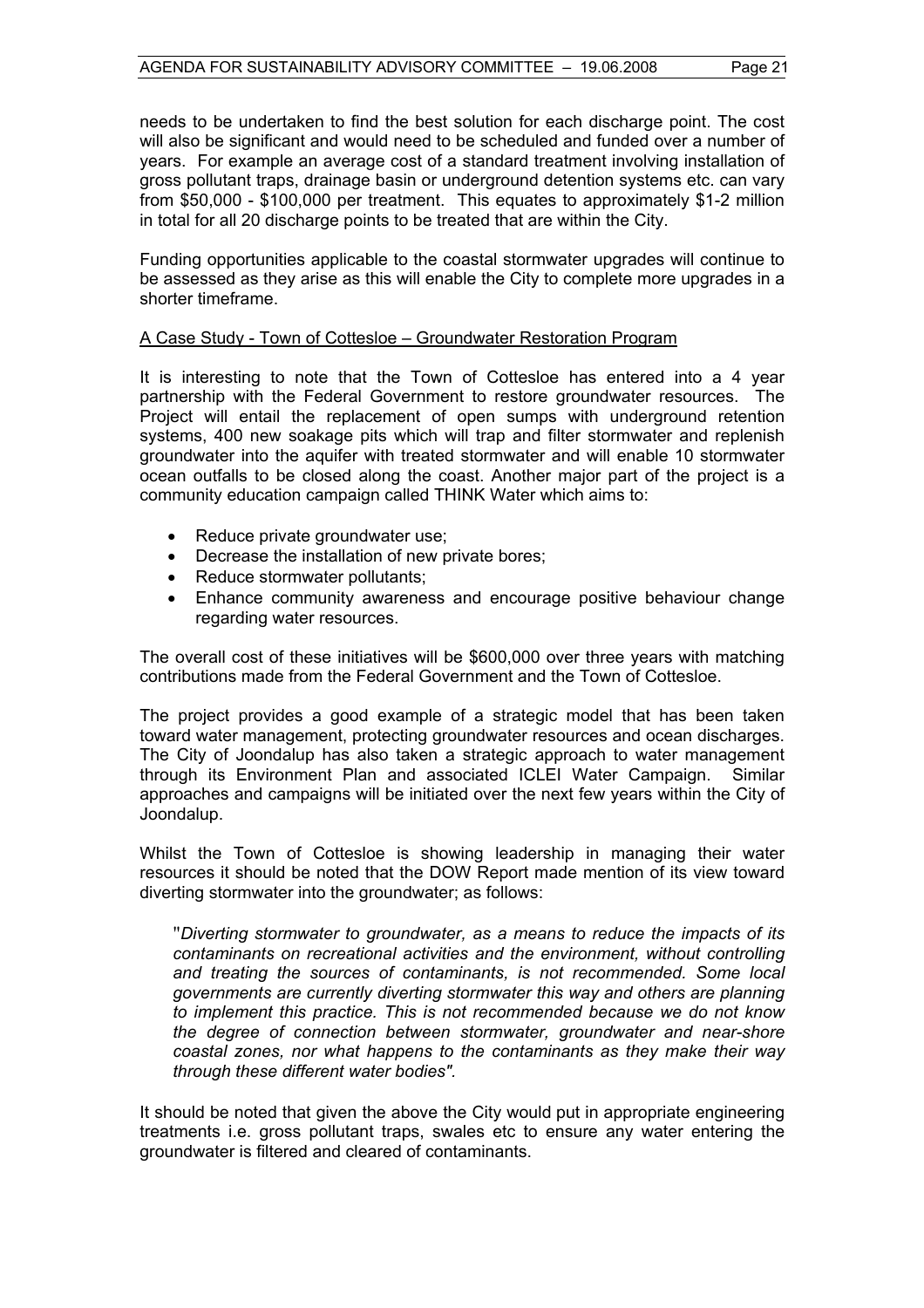#### **Link to Strategic Plan:**

| Key Focus Area | <b>Natural Environment</b>                                                                             |
|----------------|--------------------------------------------------------------------------------------------------------|
| Objective 2.1  | To ensure that the City's natural environmental assets are<br>preserved, rehabilitated and maintained. |
| Strategy 2.1.4 | The City implements improved storm water management and<br>water quality processes.                    |

#### **Legislation – Statutory Provisions:**

Not Applicable.

#### **Risk Management considerations:**

Not Applicable.

#### **Financial/Budget Implications:**

The upgrade of stormwater infrastructure has significant financial implications. In order to upgrade all 20 discharge points along the City's coastline it is necessary to undertake preliminary design to identify what type of treatment is best for each location. The works will vary at each point depending on a range of technical and location specific issues; however as a general estimate each discharge point could likely be upgraded for a cost ranging somewhere between \$50,000 - \$100,000. It is suggested that works would need to be planned and scheduled over a number of years.

It should be noted that Council will consider coastal stormwater upgrades as part of the 2008/09 draft budget. Given the City was successful in obtaining a \$218,000 Community Water Grant in 2007/08 for stormwater upgrades around Lake Goollelal, it is now proposed that budget funding is redirected to upgrading the City's coastal outfalls.

#### **Policy implications:**

Not Applicable.

#### **Regional Significance:**

Not Applicable.

#### **Sustainability implications:**

Upgrades to the coastal stormwater infrastructure will improve the quality of the stormwater and contribute to a healthier ocean environment.

#### **Consultation:**

Not Applicable.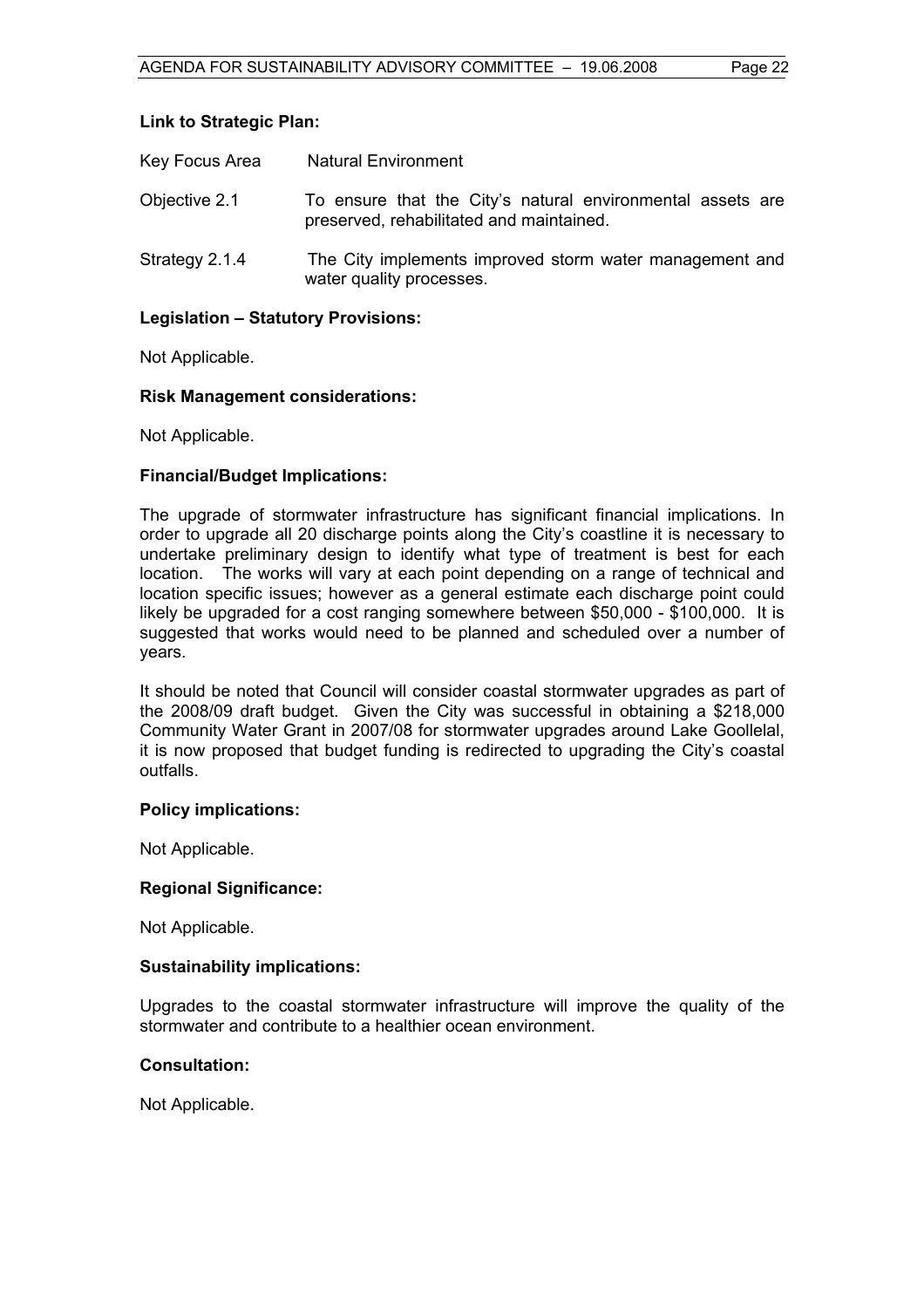#### **COMMENT**

The City is aware of the environmental and health issues associated with stormwater quality and has been and will continue to work actively to improve stormwater infrastructure across the City as part of the Capital Works budget and as key actions within its Environmental Plan and Water Action Plan dictate.

#### **ATTACHMENTS**

| Attachment 1 | Map of Outfalls Location within the City of Joondalup    |
|--------------|----------------------------------------------------------|
| Attachment 2 | Details of Coastal Outfalls within the City of Joondalup |

#### **VOTING REQUIREMENTS**

Simple Majority.

#### **RECOMMENDATION**

**That the Sustainability Advisory Committee NOTES the Report associated with upgrading coastal stormwater outfalls.** 

*Appendix 3 refers*